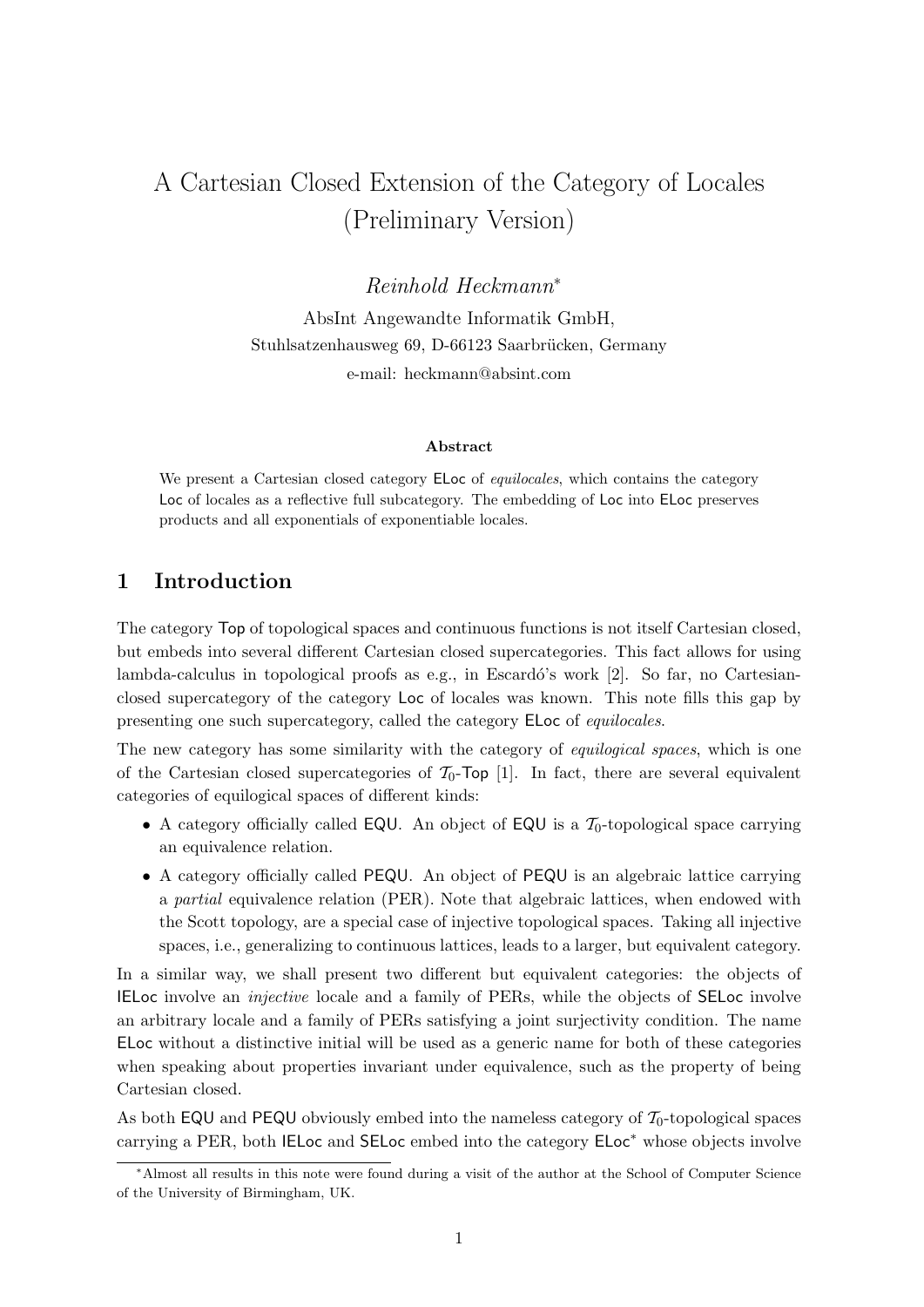an arbitrary locale and a family of PERs. For matters of economy, we introduce ELoc<sup>∗</sup> first together with some machinery that then applies to both IELoc and SELoc.

Section 2 contains some general facts about PERs, which play a major role in the entire development. Section 3 lists those properties of the category Loc of locales that are needed for the development of ELoc. Then Section 4 introduces the auxiliary category ELoc<sup>∗</sup> and studies some of its properties. In Section 5, ELoc<sup>\*</sup> is restricted to its full subcategory IELoc, which is shown to be Cartesian closed. Section 6 then defines SELoc as another full subcategory of ELoc<sup>∗</sup> and proves the equivalence between IELoc and SELoc. In Section 7, we show that Loc embeds into SELoc as a full subcategory, and prove that this embedding preserves products and the exponentials of exponentiable locales, which already exist in Loc. Section 8 then establishes a reflection of SELoc back into Loc.

In showing these results, we never need to delve into the details of the internal structure of locales. In particular, we never work with their frames of opens. We only need some general properties of these objects, which are listed in Section 3. Thus, the results in this note hold in fact for categories different from Loc if only the required general properties are guaranteed.

# 2 Partial Equivalence Relations

The results in this section are standard and included for later reference.

A partial equivalence relation (PER) on a set P is a binary relation '∼' (i.e., subset of  $P \times P$ ), which is symmetric  $(a \sim b \Rightarrow b \sim a)$  and transitive  $(a \sim b, b \sim c \Rightarrow a \sim c)$ , but not necessarily reflexive ( $a \sim a$  need not hold for all a). Yet elements related to anything are self-related:

2.1 For any PER '∼': If  $a \sim b$ , then  $a \sim a$  and  $b \sim b$ .

PROOF: By symmetry,  $a \sim b$  implies  $b \sim a$ . From  $a \sim b$  and  $b \sim a$ ,  $a \sim a$  and  $b \sim b$  follow by transitivity.  $\Box$ 

A subset S of a set P equipped with a PER ' $\sim$ ' is consistent if  $a \sim b$  holds for all  $a, b \in S$ (this includes  $a \sim a$  for all a in S). It is *saturated* if  $a \in S$  and  $a \sim b$  implies  $b \in S$ . A PER class of '∼' is a non-empty saturated consistent subset of P. These PER classes share many properties of equivalence classes.

- **2.2** If two classes  $C_1$  and  $C_2$  have non-empty intersection, then they are equal.
- 2.3 If  $a \sim a$  holds for some a in P, then  $[a] := \{b \in P \mid a \sim b\}$  is a class. It is the unique class containing a. For any class C,  $C = [a]$  holds for any a in C. Two classes [a] and [b] are equal ([a] = [b]) iff  $a \sim b$  holds.

Thus, the PER classes form a partition—not of the entire set P, but of the set  ${a \in P \mid a \sim a}$ of self-related elements of P.

The set of classes of '∼' is denoted by  $P/\sim$ . We now consider a family of sets  $(P_i)_{i\in I}$  and a set Q equipped with PERs ' $\sim_{P_i}$ ' and ' $\sim_Q$ ', respectively. We say a function  $F: \prod_{i \in I} (P_i/\sim_{P_i}) \to$  $Q/\sim_Q$  is induced by a function  $f: \prod_{i\in I} P_i \to Q$  if  $F([a_i])_{i\in I} = [f(a_i)_{i\in I}]$  holds for all  $(a_i)_{i\in I}$ in  $\prod_{i\in I} P_i$ .

**2.4** A function  $f: \prod_{i\in I} P_i \to Q$  induces some  $F: \prod_{i\in I} (P_i/\sim_{P_i}) \to Q/\sim_Q$  if and only if f satisfies  $(\forall i \in I : a_i \sim_{P_i} b_i) \Rightarrow f(a_i)_{i \in I} \sim_Q f(b_i)_{i \in I}$ . If it exists, the induced function F is unique.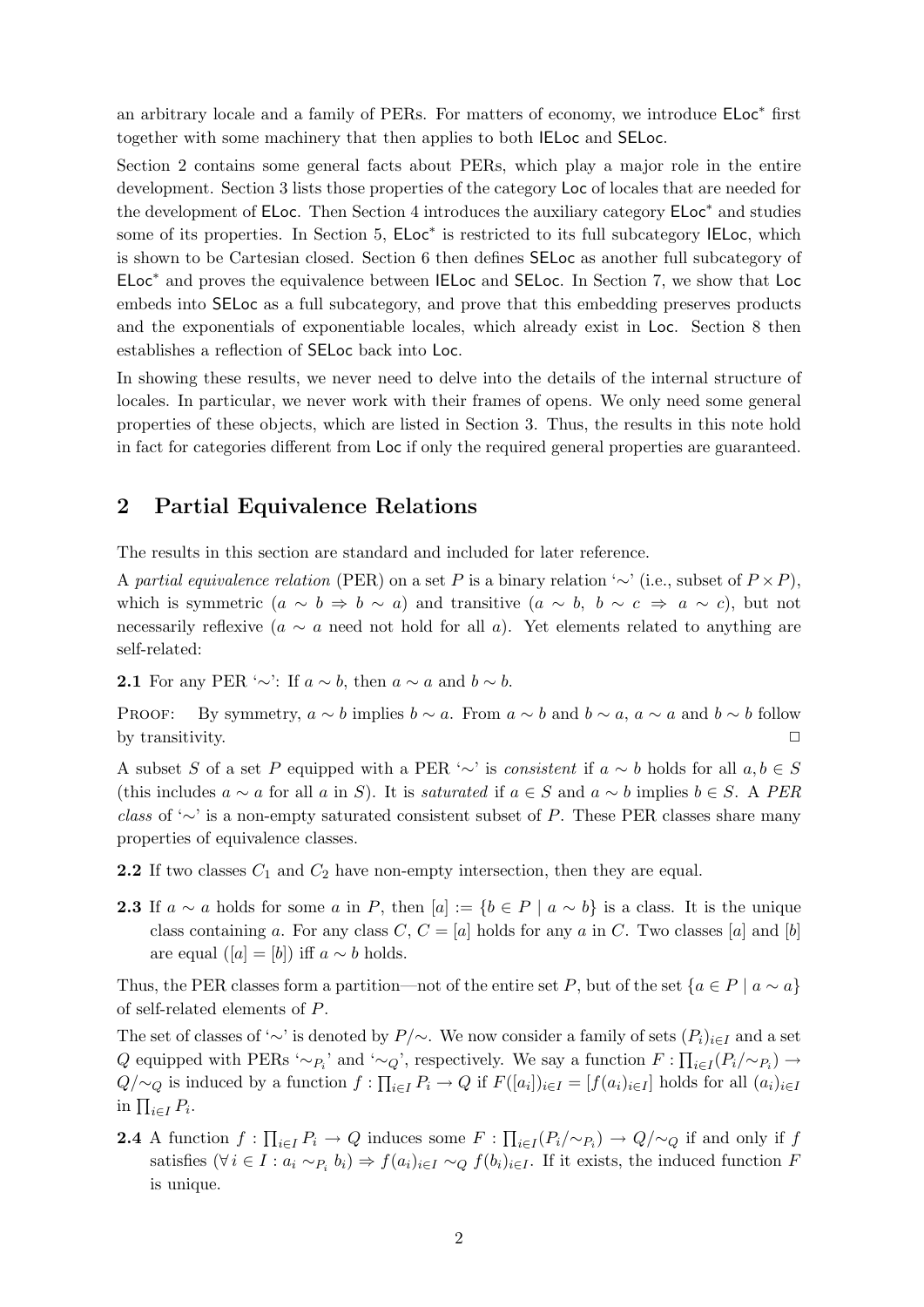# 3 Required Properties of the Basic Category

In this note, we never need to refer to the concrete description of locales and locale maps. Instead, the entire development is based on some abstract properties of the category Loc of locales. These properties are listed in the following. To avoid speaking of unspecific "objects" and "arrows", we keep on talking about Loc, locales, and locale maps, but the reader should keep in mind that the theory not only applies to Loc itself, but to any category satisfying the necessary properties.

#### 3.1 Category

Requirement 1: Loc is a locally small category.

So there is a class of objects, called locales, and for any two locales X and Y, a set  $Loc(X, Y)$ of (locale) maps from X to Y. (The meaning of "locally small" is that  $Loc(X, Y)$  is a set, in contrast to a class.) For  $f \in \text{Loc}(X, Y)$ , we also write  $f : X \to Y$ . The identity on X is written  $i_X : X \to X$ , and composition of  $f : X \to Y$  and  $g : Y \to Z$  is denoted by  $g f : X \to Z$ .

The maps  $x : S \to X$  from arbitrary locales S are usually considered as generalized points of the locale X. Composition then takes over the role of application: a map  $f: X \to Y$  maps a generalized point  $x : S \to X$  of X to a generalized point  $f x : S \to Y$  of Y.

Concretely, a locale X is given by a frame  $\mathcal{O}X$ , and a locale map  $f : X \to Y$  by a frame homomorphism  $f^* : OY \to OX$ . Thus it is quite obvious that Loc is locally small.

#### 3.2 Products

Requirement 2: The category Loc has products.

This means that for any family  $(X_i)_{i\in I}$  of locales, there is a locale  $X = \prod_{i\in I} X_i$  and a family  $(p_i: X \to X_i)_{i \in I}$  of maps such that for any locale Y and family  $(f_i: Y \to X_i)_{i \in I}$  of maps, there is a unique map  $f = \langle f_i \rangle_{i \in I} : Y \to X$  with the property  $p_i f = f_i$  for all i in I.

We also use products  $\prod_{i \in I} f_i$  of maps, and the standard notation for the binary case involving  $X \times Y$ ,  $\langle x, y \rangle$ , and  $f \times g$ .

Concretely, products of locales are obtained by a well-known standard construction [3, II 2.12].

#### 3.3 Monos and Subobjects

A map  $e: X \to Y$  is mono if for all  $x, x' : S \to X$ ,  $e x = e x'$  implies  $x = x'$ . Considering the maps  $y : S \to Y$  as generalized points of Y, we say that such a y is *contained* in the mono  $e: X \to Y$  (and write  $y \leq e$ ) if there is a map  $x: S \to X$  such that  $y = e x$ . Here, x is uniquely determined because of e's mono property. This unique x is denoted by  $e^{\langle x \rangle}$ . (This is a non-standard notation; in fact, we do not know of any notation for this purpose, but feel that it is useful to have one.)

The following properties are easily proved:

**3.1** For any mono  $e: X \to Y$ ,  $y: S \to Y$ , and  $s: R \to S$ : If  $y \leq e$ , then  $ys \leq e$  and  $e^{\langle y|g\rangle} = (e^{\langle y|g\rangle})s$ . Thus, we may write  $e^{\langle y|g\rangle}$  without risk of ambiguity.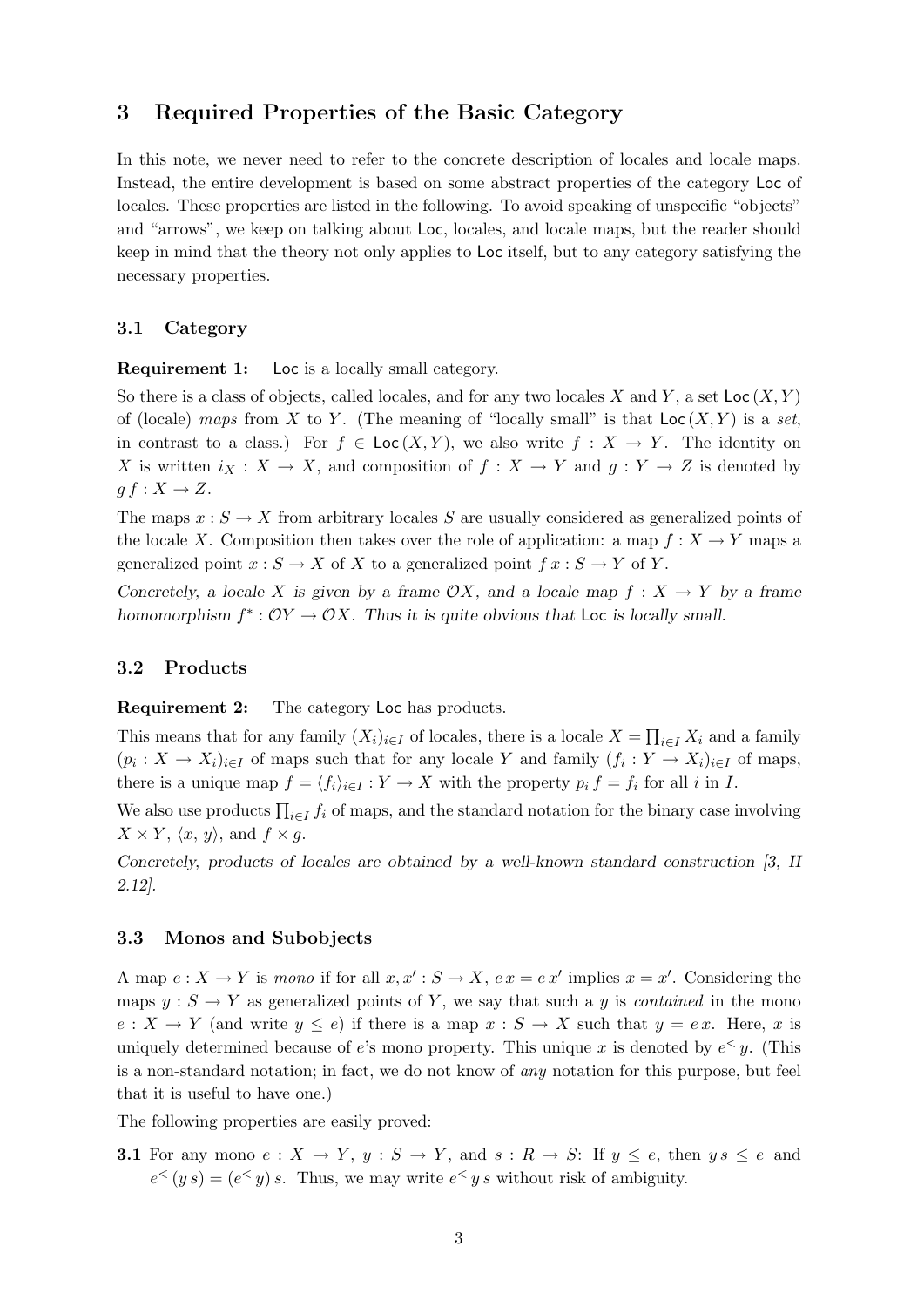**3.2** For any monos  $e_1 : X_1 \to Y$  and  $e_2 : X_2 \to Y$ :  $e_1 \le e_2$  if and only if for all  $y : S \to Y$ ,  $y \leq e_1 \Rightarrow y \leq e_2$ .

Two monos  $e_1: X_1 \to Y$  and  $e_2: X_2 \to Y$  are equivalent  $(e_1 \cong e_2)$  if  $e_1 \leq e_2$  and  $e_2 \leq e_1$ . Equivalence  $e_1 \cong e_2$  implies  $X_1 \cong X_2$  and can be characterized in terms of generalized points:  $e_1 \cong e_2$  if and only if for all  $y : S \to Y$ ,  $y \le e_1 \Leftrightarrow y \le e_2$ . The equivalence classes of monos to a common target Y are called *subobjects* of Y by categorists. We shall usually not distinguish notationally between a mono and the subobject given by its equivalence class.

There are no requirements here; this section only serves to fix notation.

#### 3.4 Equalizers and Sublocales

Requirement 3: Loc has equalizers.

This means that for all  $f, f': Y \to Z$ , there is a mono  $e: X \to Y$  such that for all  $y: S \to Y$ ,  $y \leq e$  iff  $fy = f'y$ . All monos arising in this way are called regular in categorists' parlance. Regularity is preserved by equivalence, and thus one can speak of regular subobjects. We shall however follow the custom of localists (similar to that of topologists) and speak of *embeddings* instead of regular monos, and sublocales instead of regular subobjects.

**Requirement 4:** The sublocales of a locale Y form a set (in contrast to a class). Each sublocale (= equivalence class of embeddings) has a canonical representative. The representative of the class of the identity  $i<sub>Y</sub>$  is  $i<sub>Y</sub>$  itself.

Concretely, Loc has equalizers by a standard construction. The sublocales of a fixed locale Y form a set since they correspond to certain subsets of  $OY$  [4, Prop. 6.2.8], which give also rise to canonical representatives. In contrast to this, the subobjects of a locale (in the categorists' sense) do not form a set.

The requirements set up so far suffice to establish inverse images and meets of sublocales.

**3.3** Let  $f: X \to Y$  be a map and  $e: Y' \to Y$  a sublocale of Y. Then there is a sublocale  $e_f: X' \to X$  of X such that for any  $x: S \to X$ ,  $x \leq e_f$  iff  $fx \leq e$ . The map  $f_e = e^{\langle \mathcal{L} \rangle} f e_f : X' \to Y'$  is well-defined and satifies  $e f_e = f e_f : X' \to Y$ .

Intuitively,  $e_f$  is the inverse image of e under f, and  $f_e$  is the restriction of f to this inverse image, which maps into e.

PROOF: Let  $g, g' : Y \to Z$  be maps with equalizer e. Define  $e_f$  to be an equalizer of  $g f, g' f : X \to Z$ . Then  $x \le e_f$  iff  $g f x = g' f x$ , iff  $f x \le e$ . From  $e_f \le e_f$ ,  $f e_f \le e$  follows so that  $f_e = e^{\langle \xi \rangle} f e_f$  is well-defined. It satifies  $e f_e = f e_f$  by construction.

**3.4** For any (set-indexed) family  $(e_i : X_i \to Y)_{i \in I}$  of sublocales of a fixed locale Y, there is a sublocale  $e = \bigwedge_{i \in I} e_i : X \to Y$  with the property that for any  $y : S \to Y$ ,  $y \le e$  iff  $y \le e_i$ for all *i* in *I*. This *e* is the meet of the  $e_i$  in the poset of sublocales of *Y* ordered by ' $\leq$ '.

PROOF: Let  $f_i, f'_i : Y \to Z_i$  be maps with equalizer  $e_i$ . Define  $Z = \prod_{i \in I} Z_i$ ,  $f = \langle f_i \rangle_{i \in I}$ :  $Y \to Z$  and  $f' = \langle f'_i \rangle_{i \in I} : Y \to Z$ , and let  $e : X \to Y$  be an equalizer of f and f'. Then  $y \le e$ iff  $fy = f'y$ , iff  $f_i y = f'_i y$  for all i in I, iff  $y \le e_i$  for all i in I. By 3.2, e is the meet of the  $e_i$ . . The contract of the contract of the contract of the contract of the contract of the contract of the contract of the contract of the contract of the contract of the contract of the contract of the contract of the contrac

#### 3.5 Coequalizers and Quotients

The requirements listed now are only needed to establish a reflection from SELoc to Loc in Section 8.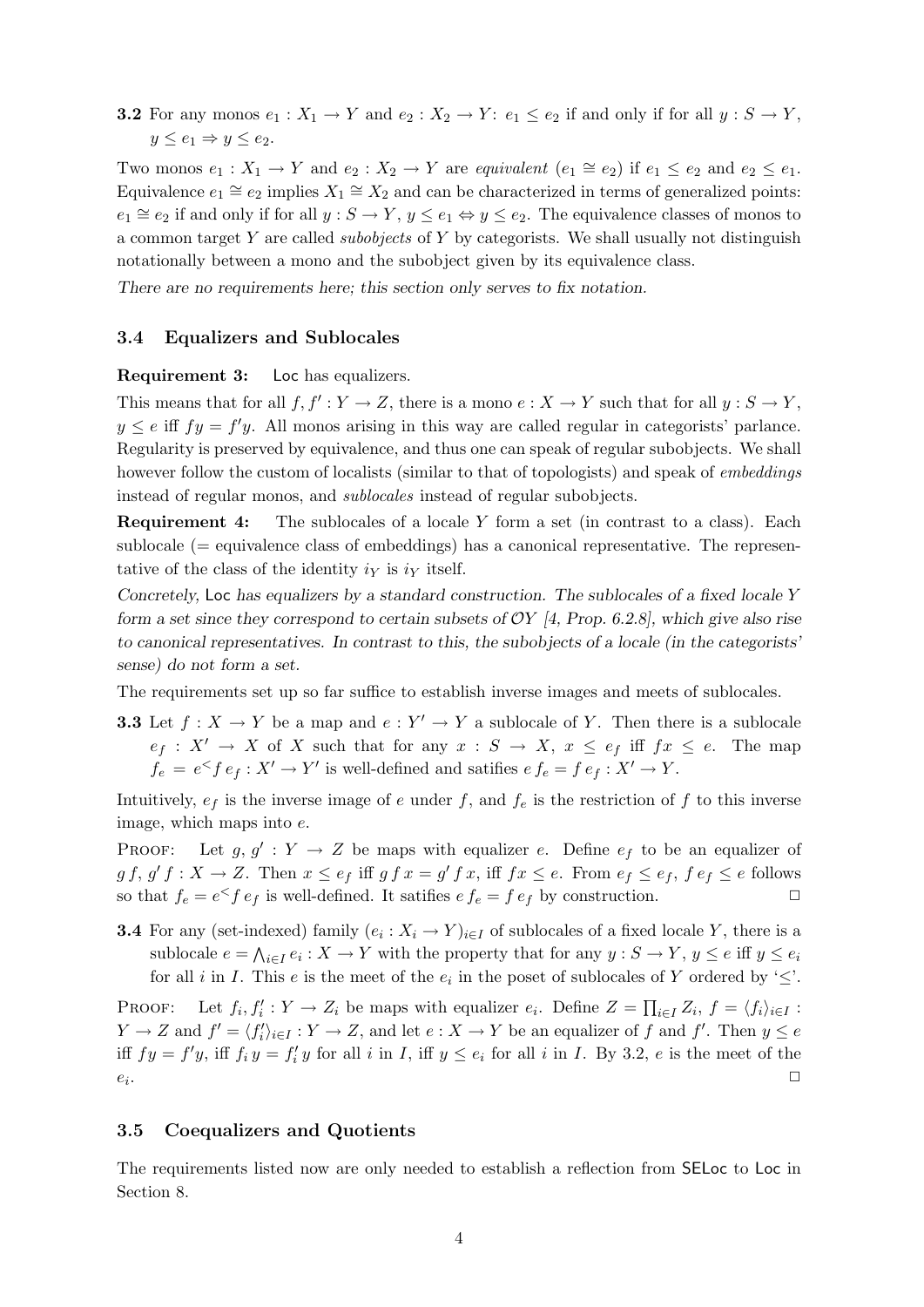Requirement 5: The category Loc has coequalizers.

Concretely, the frames describing coequalizers of locales can be easily constructed as equalizers in the category of frames.

The regular epis, i.e., those that arise as coequalizers, are called *quotient maps*, and their equivalence classes are called quotients.

**Requirement 6:** Each quotient  $(=$  equivalence class of quotient maps) has a canonical representative. The representative of the class of the identity  $i_X$  is  $i_X$  itself.

Concretely, the frames of the quotients of X correspond to certain subframes of  $\mathcal{O}X$ , namely those that can be obtained as equalizers of frame homomorphisms. These subframes give rise to canonical representatives.

#### 3.6 Injective Locales

Categorists often define injective objects w.r.t. monos, while topologists and locale theorists prefer to define them w.r.t. regular monos (embeddings). We adopt the locale theorists' view.

**3.5** DEFINITION A locale A is *injective* if for all embeddings  $e: X \to Y$  and all  $f: X \to A$ . there is a (not necessarily unique) extension of f to Y, i.e., a map  $\overline{f}: Y \to A$  satisfying  $\overline{f} e = f.$ 

We require a rich supply of injective locales.

**Requirement 7:** Every locale X can be embedded into an injective locale AX by  $a_X$ :  $X \hookrightarrow AX$ . There is a canonical way to construct AX and  $a_X$  from X.

Concretely, a locale is injective iff its frame of opens is the Scott topology of a continuous lattice  $[3, VII]$  Cor. 4.9]. Every locale X can be embedded into the injective locale AX whose frame of opens is the frame of lower sets of  $\mathcal{O}X$ . The global points of the locale AX form an algebraic lattice consisting of the filters of  $\mathcal{O}X$ , ordered by inclusion. The frame of lower sets of  $\mathcal{O}X$  is isomorphic to the Scott topology of this algebraic lattice. The embedding  $a_X : X \to AX$  can be described by the frame homomorphism mapping each lower set of  $\mathcal{O}X$ to its join in  $\mathcal{O}X$ .

3.6 The class of injective locales is closed under products.

This can be shown by categorical reasoning. Thus it is not restricted to concrete locales, but holds on the abstract level of this paper. Additionally we require the following:

**Requirement 8:** The category  $\text{Loc}_1$  of injective locales is Cartesian closed.

Concretely, this requirement is satisfied since  $\textsf{Loc}_1$  is equivalent to the category of continuous lattices and Scott continuous functions.

### 4 Generalized Equilocales

Using that Loc is a category, we now introduce the category  $ELoc^*$  of generalized equilocales. Using that Loc has products, we show that ELoc<sup>∗</sup> has products, too.

### 4.1 Definitions

The equilogical analogue of  $ELoc^*$  is the category of PERs on  $\mathcal{T}_0$ -topological spaces. Note that a PER on a space X in Top, i.e., on the set of points of  $X$ , corresponds to a PER on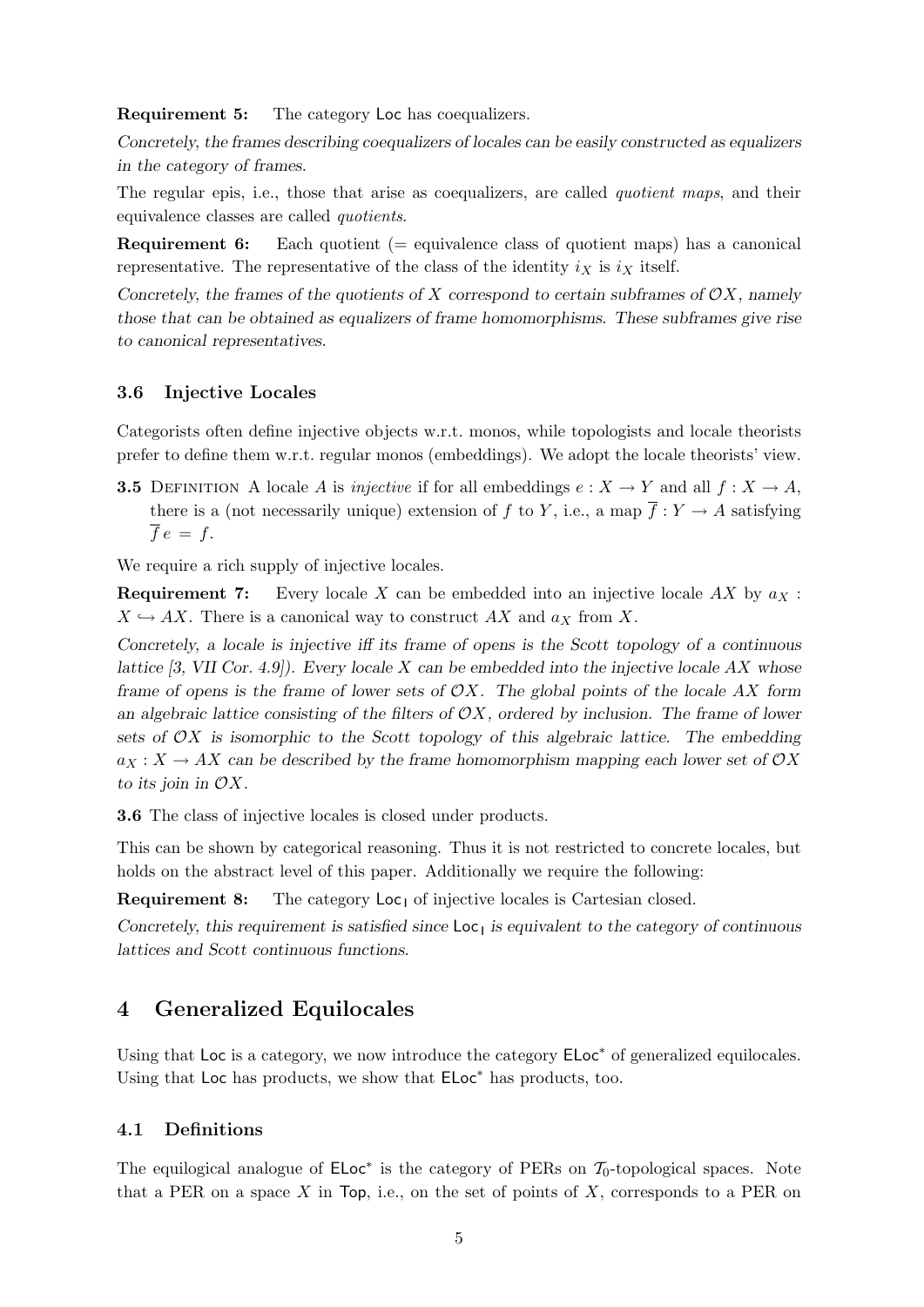the set  $Top(1, X)$  of continuous functions from the terminal space (one-point space) 1 to X. Here, we replace the  $\mathcal{T}_0$ -topological space X by a locale X, but we also need to get away from considering 1 since there are non-trivial locales X with no points  $(Loc (1, X) = \emptyset)$ , and there is no use of considering a PER on the empty set. The solution is to consider not only a PER on the single set  $Loc(1, X)$ , but a family of PERs consisting of one PER on each set  $Loc(S, X)$ , for any locale S. Here, the elements of  $Loc(S, X)$ , i.e., the locale maps from S to X, are considered as the generalized points of the locale X at stage S.

**4.1** DEFINITION A generalized equilocale (object of  $\mathsf{ELoc}^*$ )  $\mathcal X$  is a pair  $(X, \sim_{\mathcal X})$  consisting of a locale  $X = |\mathcal{X}|$  (the *target locale* of X) and a family  $\sim_{\mathcal{X}} = (\sim_{\mathcal{X}}^S)_{S \in \mathsf{Loc}}$  where  $\sim_{\mathcal{X}}^S$ is a PER on the set  $Loc(S, X)$  of locale maps from S to X, subject to the following compatibility condition:

$$
\forall s: R \to S: x \sim_{\mathcal{X}}^{S} x' \Rightarrow x s \sim_{\mathcal{X}}^{R} x' s.
$$

Thus, a generalized equilocale involves a locale X and an entire class of PERs, one for any locale S. Admittedly, these objects are quite heavy entities, but the homsets of  $ELoc^*$  will turn out to be sets in the proper sense. The compatibility condition ensures that equivalence is preserved by composition: if  $x, x' : S \to X$  are equivalent at stage S, then the compositions  $x s, x' s : R \to S \to X$  are equivalent at stage R for all locale maps  $s : R \to S$ .

4.2 DEFINITION Given two generalized equilocales  $\mathcal{X} = (X, \sim_{\mathcal{X}})$  and  $\mathcal{Y} = (Y, \sim_{\mathcal{Y}})$ , we define a relation '≈' on the set  $Loc(X, Y)$  of locale maps from X to Y as follows:

$$
f \approx f' \iff (\forall S \in \text{Loc}: x \sim_{\mathcal{X}}^S x' \Rightarrow fx \sim_{\mathcal{Y}}^S f'x').
$$

Although the type of the maps f and f' is  $f, f' : X \to Y$ , we shall write  $f \approx f' : X \to Y$ since the definition of '≈' depends on the PERs of  $\mathcal X$  and  $\mathcal Y$ .

4.3 The relation  $\approx$  of Def. 4.2 is a PER.

PROOF: For symmetry, assume  $f \approx f'$  and  $x \sim_X^S x'$ . Then  $x' \sim_X^S x$  by symmetry of  $\sim_X^S$ , whence  $fx' \sim^S_y f'x$  because of  $f \approx f'$ . Symmetry of  $\sim^S_y$  then yields the relation  $f'x \sim^S_y f x'$ required for  $f' \approx f$ .

For transitivity, assume  $f_1 \approx f_2$  and  $f_2 \approx f_3$ , and  $x \sim_{\mathcal{X}}^S x'$ . Then  $x \sim_{\mathcal{X}}^S x$  by 2.1, whence  $f_1 x \sim \frac{S}{\mathcal{Y}} f_2 x \sim \frac{S}{\mathcal{Y}} f_3 x'$  as required for  $f_1 \approx f_3$ .

ELoc<sup>\*</sup> maps are then defined as  $\approx$ -classes of locale maps:

**4.4** DEFINITION The set  $\mathsf{ELoc}^*(X, Y)$  of  $\mathsf{ELoc}^*$  maps from  $\mathcal{X} = (X, \sim_{\mathcal{X}})$  to  $\mathcal{Y} = (Y, \sim_{\mathcal{Y}})$  is defined as  $\text{Loc}(X, Y)/\approx$  where ' $\approx$ ' is the relation of Def. 4.2.

Since Loc is a locally small category by Requirement 1,  $ELoc^*$  is locally small, too.

#### 4.2 Category

We now specify identity and composition for  $ELoc^*$  maps and verify that  $ELoc^*$  forms a category.

4.5 For any generalized equilocale  $(X, \sim_{\mathcal{X}})$ , the identity map  $i_X : X \to X$  satisfies  $i_X \approx i_X$ .

Thus,  $[i_X]$  is a well-defined ≈-class. We take this class as the identity map  $\iota$  of  $(X, \sim_{\mathcal{X}})$  in ELoc<sup>∗</sup> .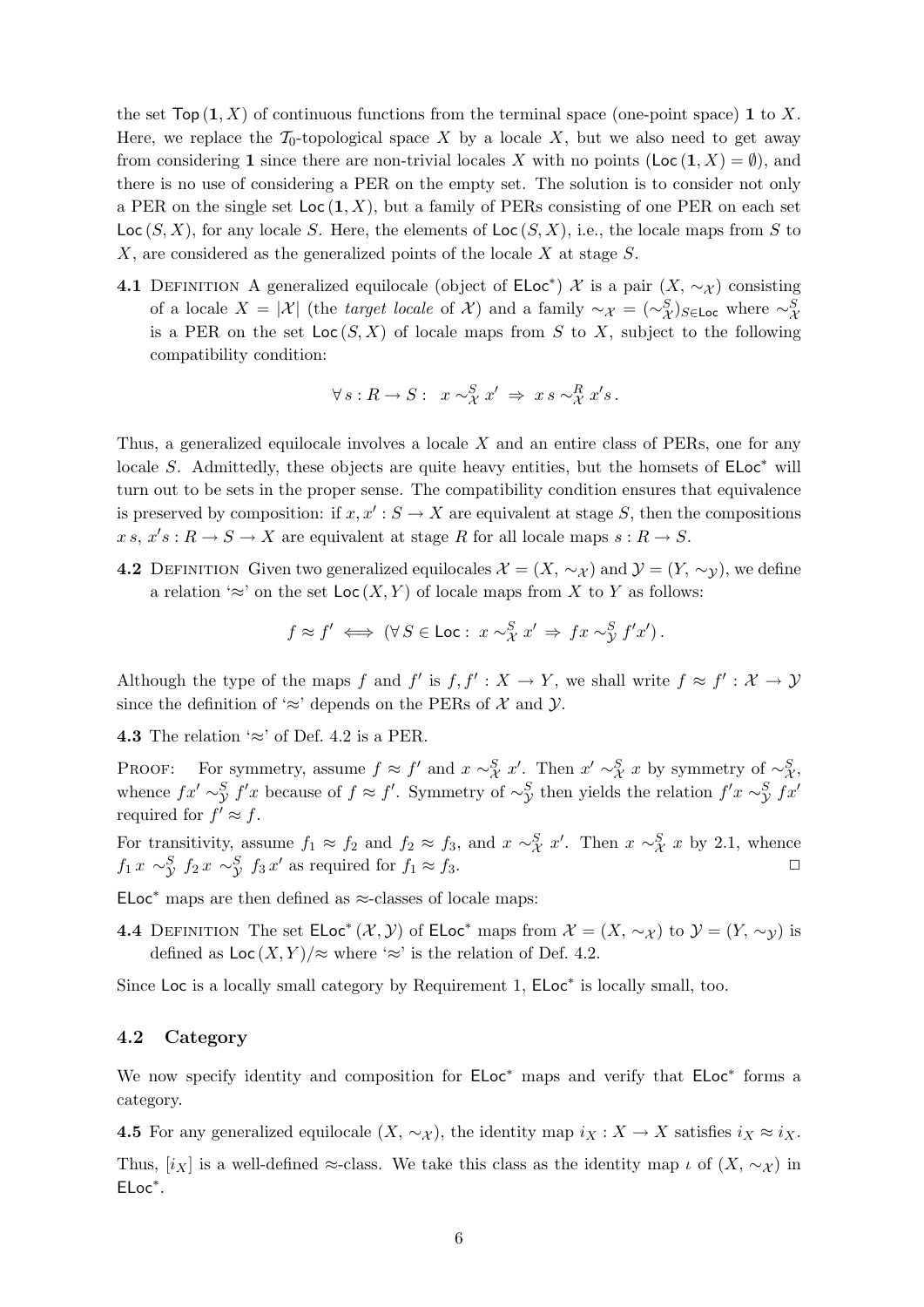**4.6** If  $f \approx f' : \mathcal{X} \to \mathcal{Y}$  and  $g \approx g' : \mathcal{Y} \to \mathcal{Z}$ , then  $gf \approx g'f' : \mathcal{X} \to \mathcal{Z}$ .

By 2.4, composition  $\textsf{Loc}\,(Y,Z)\times\textsf{Loc}\,(X,Y)\to\textsf{Loc}\,(X,Z)$  induces a function  $\circ$  :  $\textsf{ELoc}^*(Y,\mathcal{Z})\times$ ELoc<sup>\*</sup>  $(\mathcal{X}, \mathcal{Y}) \to$  ELoc<sup>\*</sup>  $(\mathcal{X}, \mathcal{Z})$  satisfying  $[g] \circ [f] = [gf]$ , which we take as composition in ELoc<sup>∗</sup> . Associativity of composition and neutrality of the identities follow directly from this characteristic equation.

Note that isomorphic objects  $(X, \sim_X)$  and  $(Y, \sim_Y)$  need not have isomorphic target locales X and Y. In fact, these two locales may be wildly different. The reason is that  $[g] \circ [f] = [i_X]$ means  $g f \approx i_X$ , not  $g f = i_X$ .

#### 4.3 Initial Construction

Before we construct products in  $ELoc^*$ , we first introduce an initial construction analogous to the construction of the initial topology, but the role of the sets is taken over by locales, and the role of the topology by the PERs. The initial construction is used in Section 4.4 to construct products; in Section 6.3, it will be used for a different purpose.

- **4.7** Let  $(\mathcal{Z}_i)_{i\in I}$  be a family of generalized equilocales, Y a locale, and  $(g_i: Y \to Z_i)_{i\in I}$  be a family of locale maps from the locale Y to the target locales  $Z_i = |\mathcal{Z}_i|$ . Define  $y \sim^S_{\mathcal{Y}} y'$  iff  $g_i y \sim_{\mathcal{Z}_i}^S g_i y'$  for all i. Then  $\mathcal{Y} = (Y, \sim_{\mathcal{Y}})$  is a generalized equilocale with the following properties:
	- (1)  $g_i \approx g_i : \mathcal{Y} \to \mathcal{Z}_i$  holds for all i in I, leading to  $\mathsf{ELoc}^*$  maps  $\psi_i = [g_i] : \mathcal{Y} \to \mathcal{Z}_i$ .
	- (2) For any generalized equilocale  $\mathcal{X} = (X, \sim_{\mathcal{X}})$  and locale maps  $f, f' : X \to Y$ ,  $g_i f \approx g_i f' : \mathcal{X} \to \mathcal{Z}_i$  for all i implies  $f \approx f' : \mathcal{X} \to \mathcal{Y}$ .
	- (3) The ELoc<sup>\*</sup> maps  $\psi_i : \mathcal{Y} \to \mathcal{Z}_i$  are jointly mono, i.e., if  $\varphi, \varphi' : \mathcal{X} \to \mathcal{Y}$  are two ELoc<sup>\*</sup> maps such that  $\psi_i \varphi = \psi_i \varphi'$  for all *i*, then  $\varphi = \varphi'$  follows.

PROOF: Symmetry, transitivity, and compatibility for  $\mathcal Y$  follow directly from the corresponding properties of the objects  $\mathcal{Z}_i$ . Property (1) is obvious from the definition of  $\mathcal{Y}$ . For (2),  $x \sim_X^S x'$  implies  $g_i f x \sim_{\mathcal{Z}_i}^S g_i f' x'$  for all i by hypothesis, whence  $f x \sim_Y^S f' x'$  by definition of  $\sim_{\mathcal{Y}}^S$ . For (3), let  $\varphi = [f]$  and  $\varphi' = [f']$ . Then  $\psi_i \varphi = \psi_i \varphi'$  means  $g_i f \approx g_i f'$ , whence by (2),  $f \approx f'$  follows, i.e.,  $\varphi = \varphi'$ . The contract of the contract of the contract of the contract of the contract of the contract of the contract of the contract of the contract of the contract of the contract of the contract of the contract of the contrac

#### 4.4 Products

Now we construct products in  $\mathsf{ELoc}^*$  from products in Loc as follows: Given a family  $(\mathcal{Z}_i)_{i\in I}$  of generalized equilocales with  $\mathcal{Z}_i = (Z_i, \sim_{\mathcal{Z}_i})$ , we define  $Y = \prod_{i \in I} Z_i$  to be the product formed in Loc, and apply 4.7 to the projections  $p_i: Y \to Z_i$ . This gives a generalized equilocale  $\mathcal{Y} = (Y, \sim_{\mathcal{Y}})$  with  $y \sim_{\mathcal{Y}}^S y'$  iff  $p_i y \sim_{\mathcal{Z}_i}^S p_i y'$  for all i in I and the following properties:

- By 4.7 (1),  $p_i \approx p_i : \mathcal{Y} \to \mathcal{Z}_i$  holds for all i in I, leading to  $\mathsf{ELoc}^*$  maps  $\pi_i = [p_i] : \mathcal{Y} \to \mathcal{Z}_i$ .
- For locale maps  $f_i: X \to Z_i$ , there is a unique map  $f = \langle f_i \rangle_{i \in I} : X \to Y$  such that  $p_i f = f_i$  for all i in I because  $Y = \prod_{i \in I} Z_i$ . Given  $\mathcal{X} = (X, \sim_{\mathcal{X}})$ , 4.7 (2) shows that  $f_i \approx f'_i : \mathcal{X} \to \mathcal{Z}_i$  for all i in I implies  $\langle f_i \rangle_{i \in I} \approx \langle f'_i \rangle_{i \in I} : \mathcal{X} \to \mathcal{Y}$ .
- Now consider a family of  $\mathsf{ELoc}^*$  maps  $(\varphi_i)_{i\in I}$  with  $\varphi_i : \mathcal{X} \to \mathcal{Z}_i$ . If  $\varphi_i = [f_i]$ , then  $f_i \approx f_i : \mathcal{X} \to \mathcal{Z}_i$ , whence  $\langle f_i \rangle_{i \in I} \approx \langle f_i \rangle_{i \in I} : \mathcal{X} \to \mathcal{Y}$  follows. Thus  $\langle \varphi_i \rangle_{i \in I} := [\langle f_i \rangle_{i \in I}] :$  $\mathcal{X} \to \mathcal{Y}$  is a well-defined **ELoc**<sup>\*</sup> map. By construction,  $\pi_i \langle \varphi_i \rangle_{i \in I} = [p_i \langle f_i \rangle_{i \in I}] = [f_i] = \varphi_i$ holds.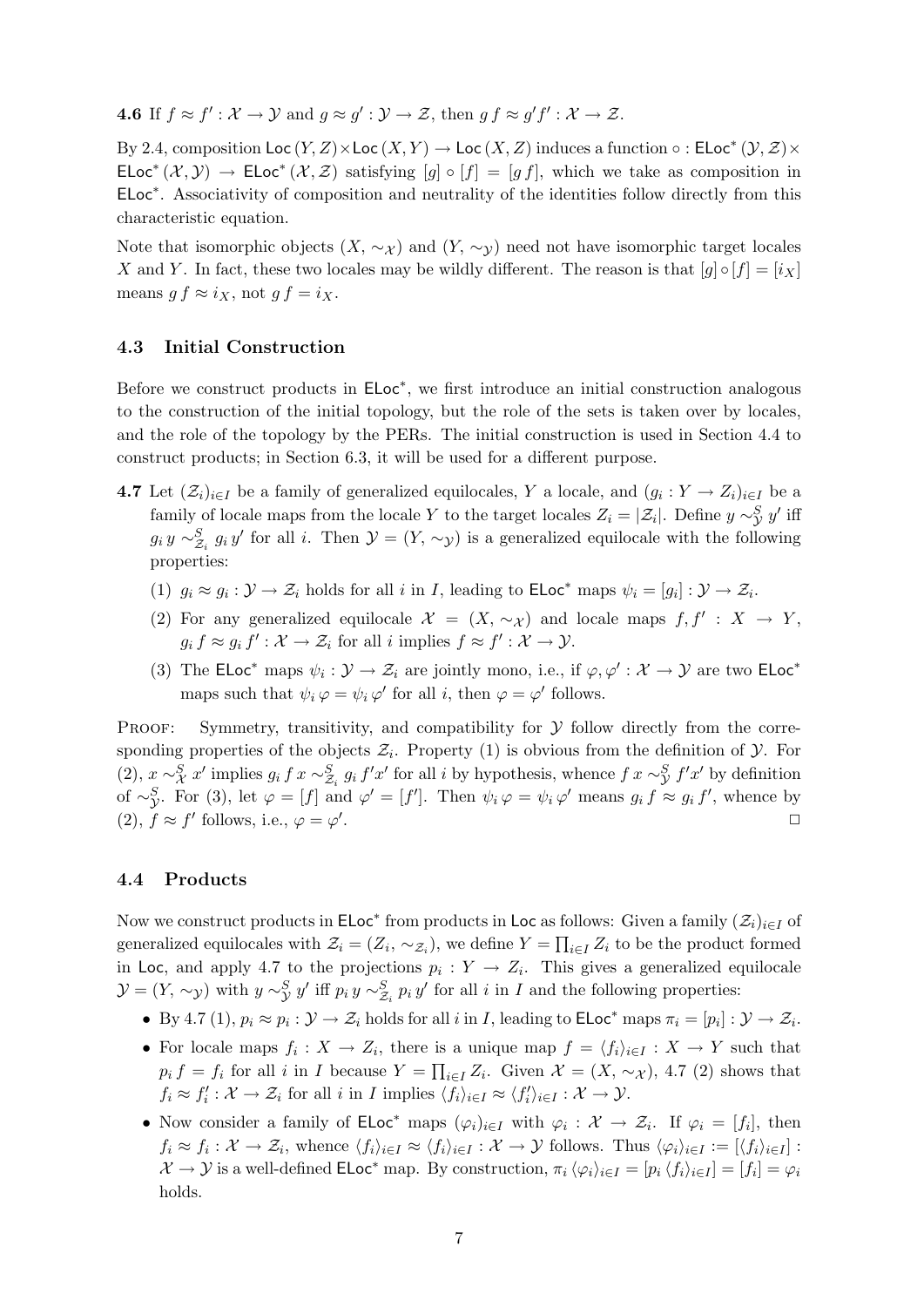• It remains to show that  $\langle \varphi_i \rangle_{i \in I}$  is the only function with this property. But if  $\pi_i \varphi = \pi_i \varphi'$ for all *i* holds for two  $\mathsf{ELoc}^*$  maps  $\varphi, \varphi': \mathcal{X} \to \mathcal{Y}$ , then  $\varphi = \varphi'$  follows from 4.7 (3).

Altogether we have shown that for any family  $(\varphi_i: \mathcal{X} \to \mathcal{Z}_i)_{i \in I}$ , there is a unique  $\varphi: \mathcal{X} \to \mathcal{Y}$ such that  $\pi_i \varphi = \varphi_i$  for all i. This proves that  $\mathcal Y$  is the product of  $(\mathcal Z_i)_{i \in I}$  in ELoc<sup>\*</sup>. For later reference, we note with some renaming:

**4.8** Products in ELoc<sup>\*</sup> are given by  $\prod_{i\in I}(X_i, \sim_{\mathcal{X}_i}) = (X, \sim_{\mathcal{X}})$  where  $X = \prod_{i\in I} X_i$  is the product in Loc and  $x \sim_X^S x'$  iff  $p_i x \sim_{\mathcal{X}_i}^S p_i x'$  for all i in I.

4.9 If  $(X, \sim_{\mathcal{X}}) = \prod_{i \in I} (X_i, \sim_{\mathcal{X}_i})$ , then

- (1) For  $x_i, x'_i : S \to X_i: x_i \sim_{\mathcal{X}_i}^S x'_i$  implies  $\langle x_i \rangle_{i \in I} \sim_{\mathcal{X}}^S \langle x'_i \rangle_{i \in I}$ .
- (2) For  $x_i, x'_i : S_i \to X_i : x_i \sim_{\mathcal{X}_i}^{S_i}$  $S_i$   $x'_i$  implies  $\prod_{i \in I} x_i \sim_X^S \prod_{i \in I} x'_i$  where  $S = \prod_{i \in I} S_i$ .

PROOF: (1) holds by definition of  $\sim_{\mathcal{X}}^S$  since  $p_i \langle x_i \rangle_{i \in I} = x_i$ . The hypothesis of (2) implies  $x_i p_i \sim_{\mathcal{X}_i}^S x'_i p_i$  by compatibility of  $(X_i, \sim_{\mathcal{X}_i})$ . Part (1) then implies  $\langle x_i p_i \rangle_{i \in I} \sim_{\mathcal{X}}^S \langle x'_i p_i \rangle_{i \in I}$ , which is the right hand side of (2) since  $\langle x_i p_i \rangle_{i \in I} = \prod_{i \in I} x_i$ .  $\Box$ 

#### 4.5 Final Construction

We now introduce the dual of the initial construction—not in the same generality, but only for a single locale map  $f: X \to Y$ , which is furthermore restricted to be mono (see Section 3.3). The reason for these restrictions is twofold: the general case provides additional complications, and the restricted case is the only one needed later (Section 6.1).

- 4.10 Let X be a generalized equilocale, Y a locale, and  $f: X \to Y$  a mono locale map from the target locale X of X to Y. Define  $y \sim^S_y y'$  iff  $y = fx$  and  $y' = fx'$  for some  $x, x' : S \to X$  satisfying  $x \sim_X^S x'$ . Then  $\mathcal{Y} = (Y, \sim_{\mathcal{Y}})$  is a generalized equilocale with the following properties:
	- (1)  $f \approx f : \mathcal{X} \to \mathcal{Y}$  holds leading to an  $\mathsf{ELoc}^*$  map  $\varphi = [f] : \mathcal{X} \to \mathcal{Y}$ .
	- (2) For any generalized equilocale  $\mathcal{Z} = (Z, \sim_{\mathcal{Z}})$  and locale maps  $g, g' : Y \to Z$ ,  $g f \approx g' f : \mathcal{X} \to \mathcal{Z}$  implies  $g \approx g' : \mathcal{Y} \to \mathcal{Z}$ .
	- (3) The ELoc<sup>\*</sup> map  $\varphi : \mathcal{X} \to \mathcal{Y}$  is epi, i.e., if  $\psi, \psi' : \mathcal{Y} \to \mathcal{Z}$  are two ELoc<sup>\*</sup> maps such that  $\psi \varphi = \psi' \varphi$ , then  $\psi = \psi'$  follows.
	- (4) X is the initial generalized equilocale w.r.t.  $f: X \to Y$ , and thus  $\varphi: X \to Y$  is also mono.

PROOF: Symmetry and compatibility for  $\mathcal Y$  follow directly from the corresponding properties of X. For transitivity, let  $y_1 \sim_y^S y_2$  and  $y_2 \sim_y^S y_3$ . This means there are  $x_1, x_2, x'_2, x'_3$ :  $S \to X$  such that  $y_1 = fx_1$ ,  $y_2 = fx_2 = fx_2'$ ,  $y_3 = fx_3'$ ,  $x_1 \sim_X^S x_2$  and  $x_2' \sim_X^S x_3'$ . Since f is mono,  $x_2 = x'_2$  holds, and so transitivity in X can be applied and yields  $x_1 \sim^S_X x'_3$ , whence  $y_1 \sim^S_{\mathcal{Y}} y_3.$ 

Property (1) is obvious from the definition of  $\mathcal Y$ . For (2),  $y \sim^S_{\mathcal Y} y'$  implies  $y = f x$  and  $y' = f x'$ for some  $x \sim_{\mathcal{X}}^S x'$ , whence  $gy = g f x \sim_{\mathcal{Z}}^S g' f x' = g' y'$ . For (3), let  $\psi = [g]$  and  $\psi' = [g']$ . Then  $\psi \varphi = \psi' \varphi$  means  $gf \approx g' f$ , whence by (2),  $g \approx g'$  follows, i.e.,  $\psi = \psi'$ .

For (4),  $x \sim_X^S x' \iff fx \sim_Y^S fx'$  must be shown. Direction '⇒' follows from the definition of ∼ $\mathcal{S}_y$ . For ' $\Leftarrow$ ', assume  $f x \sim \mathcal{S}_y f x'$ . This means  $f x = f u$  and  $f x' = f u'$  for some  $u \sim^S_{\mathcal{X}} u'$ . Since f is mono,  $x = u \sim_X^S u' = x'$  follows, which completes the proof of the claimed equivalence. The initiality of  $\mathcal X$  w.r.t. f implies that  $\varphi = [f]$  is mono by 4.7 (3).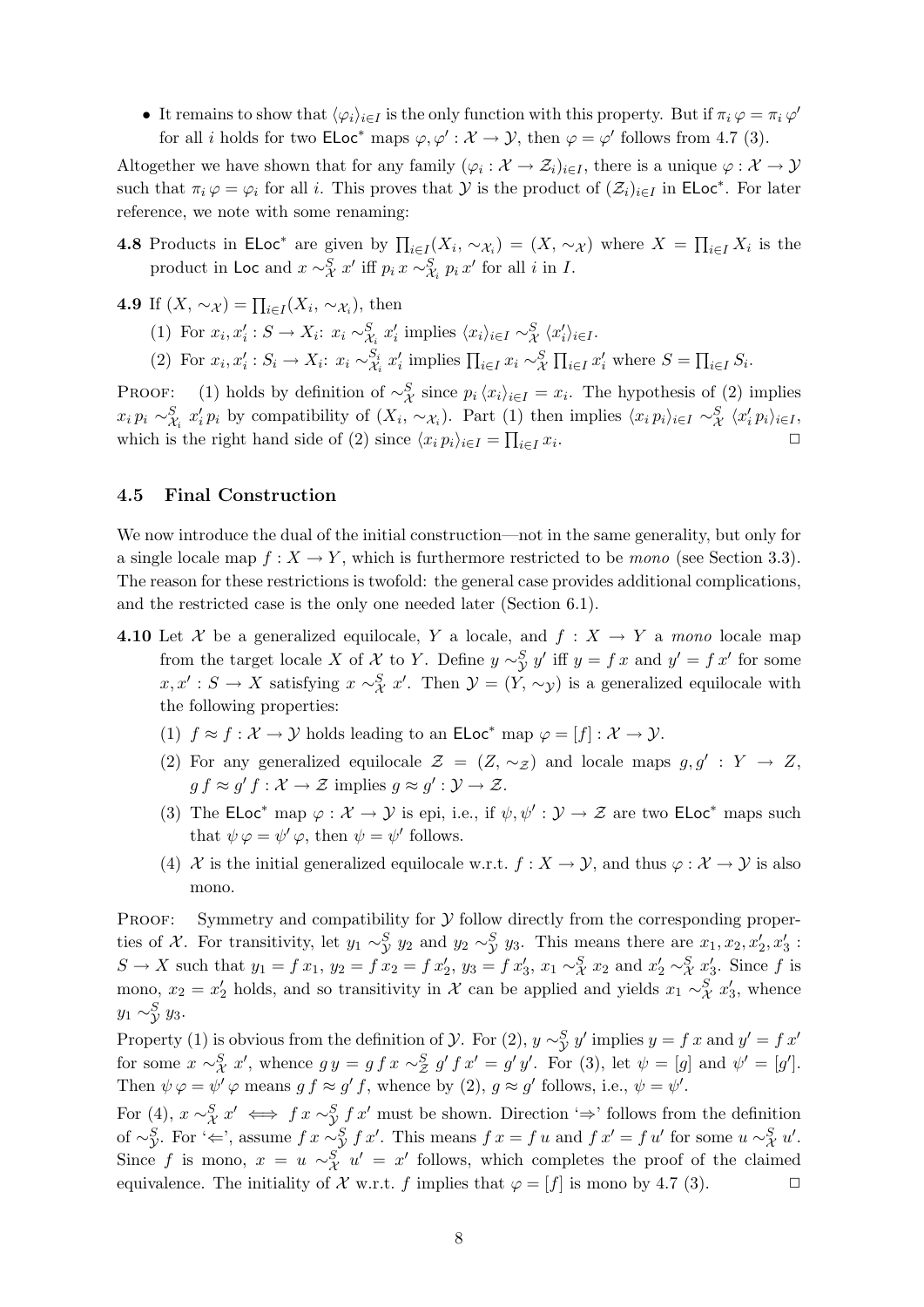# 5 In-Equilocales

Now we introduce the category IELoc as a full subcategory of ELoc<sup>\*</sup> and show that it is Cartesian closed. The properties used are closedness under products (3.6) and Cartesian closedness (Requirement 8) of the category  $\text{Loc}_1$  of injective locales (see also Section 3.6). Cartesian closedness of  $\text{Loc}_1$  means for any two injective locales B and C there is an injective locale  $C^B$  (called *exponential*) equipped with an *evaluation map*  $v : C^B \times B \to C$  such that for any injective locale A and any  $f: A \times B \to C$ , there is a unique transpose  $f^{\sharp}: A \to C^{B}$ satisfying  $v(f^{\sharp} \times i_B) = f : A \times B \to C^B \times B \to C$ .

**5.1** DEFINITION An *in-equilocale* is a generalized equilocale  $(A, \sim_A)$  whose target locale A is injective. The full subcategory of ELoc<sup>∗</sup> whose objects are in-equilocales is called IELoc.

The name in-equilocale was chosen to point to the fact that the target locale is injective. We did not use the name injective equilocale since these equilocales are not injective in the categorical sense.

Considering the product construction in ELoc<sup>\*</sup>, it is obvious that IELoc is closed under the products of ELoc<sup>\*</sup> since Loc<sub>1</sub> is closed under the products of Loc. To prove that IELoc is Cartesian closed, it remains to show that exponentials exist in it. We now define the exponential candidates and then prove that they really are exponentials.

**5.2** DEFINITION Given two in-equilocales  $\mathcal{B} = (B, \sim_B)$  and  $\mathcal{C} = (C, \sim_C)$ , we define  $\mathcal{C}^B =$  $(C^B, \sim_{\mathcal{C}^B} )$  where  $C^B$  is the exponential of C and B in Loc<sub>1</sub> and ' $\sim_{\mathcal{C}^B}$ ' is defined by

$$
d \sim_{\mathcal{C}^{\mathcal{B}}}^{\mathcal{S}} d' \iff (\forall R \in \mathsf{Loc}: \ b \sim_{\mathcal{B}}^R b' \Rightarrow v (d \times b) \sim_{\mathcal{C}}^{S \times R} v (d' \times b')).
$$

A note on types: Since  $d: S \to C^B$  and  $b: R \to B$ , we get  $v(d \times b): S \times R \to C^B \times B \to C$ as required.

**5.3**  $\mathcal{C}^{\beta}$  as defined above is a well-defined in-equilocale.

PROOF: The proofs of symmetry and transitivity of the relations  $\sim_{\mathcal{C}^{\mathcal{B}}}^S$  are similar to those for  $\approx$  (4.3). For compatibility, assume  $d \sim_{\mathcal{C}^{\mathcal{B}}}^{\mathcal{S}} d'$  and consider  $s : S' \to S$  and  $b \sim_{\mathcal{B}}^R b'$ . The required relation  $v(d s \times b) \sim_c^{S' \times R} v(d' s \times b')$  then follows from  $v(d \times b) \sim_c^{S \times R} v(d' \times b')$  by compatibility of C since  $v (ds \times b) = v (d \times b) (s \times i_R)$ .

There is an equivalent characterization of  $\sim_{\mathcal{C}^{\mathcal{B}}}^{\mathcal{S}}$ :

5.4  $d \sim_{\mathcal{C}^{\mathcal{B}}}^{\mathcal{S}} d' \iff (\forall s : R \to S : b \sim_{\mathcal{B}}^R b' \Rightarrow v \langle ds, b \rangle \sim_{\mathcal{C}}^R v \langle d's, b' \rangle).$ Typing: Since  $ds: R \to S \to C^B$  and  $b: R \to B$ , we get  $v \langle ds, b \rangle : R \to C^B \times B \to C$ as required.

PROOF:  $\stackrel{\leftarrow}{\Rightarrow}$ : Assume  $d \sim_{\mathcal{C}^{\mathcal{B}}}^{\mathcal{S}} d'$ , and consider  $s : R \to S$  and  $b \sim_{\mathcal{B}}^R b'$ . By Def. 5.2,  $v(d\times b) \sim_{\mathcal{C}}^{S\times R} v(d'\times b')$  holds. Composition with  $\langle s, i_R\rangle : R \to S \times R$  yields  $v(d\times b) \langle s, i_R\rangle \sim_{\mathcal{C}}^R R$  $v(d' \times b') \langle s, i_R \rangle$  by compatibility of C. Since  $(d \times b) \langle s, i_R \rangle = \langle ds, b \rangle$ , the required relation  $v \langle ds, b \rangle \sim_{\mathcal{C}}^R v \langle d's, b' \rangle$  follows.

'∈': To show  $d \sim_{\mathcal{C}^{\mathcal{B}}}^{\mathcal{S}} d'$ , let  $b \sim_{\mathcal{B}}^R b'$ . Using compatibility of  $\mathcal{B}$ , this relation can be composed with the projection  $p_2$ :  $S \times R \to R$  to obtain  $bp_2 \sim_B^{S \times R} b'p_2$ . Applying the hypothesis to this relation and to  $s = p_1 : S \times R \to S$  yields  $v \langle dp_1, bp_2 \rangle \sim_{\mathcal{C}}^{S \times R} v \langle d'p_1, b'p_2 \rangle$ . With  $\langle dp_1, bp_2 \rangle = (d \times b)$ , the relation  $v(d \times b) \sim_c^{S \times R} v(d' \times b')$  required for  $d \sim_{C^B}^{S} d'$  follows.  $\Box$ 

We now show that the exponential candidates really satisfy the properties required for exponentials.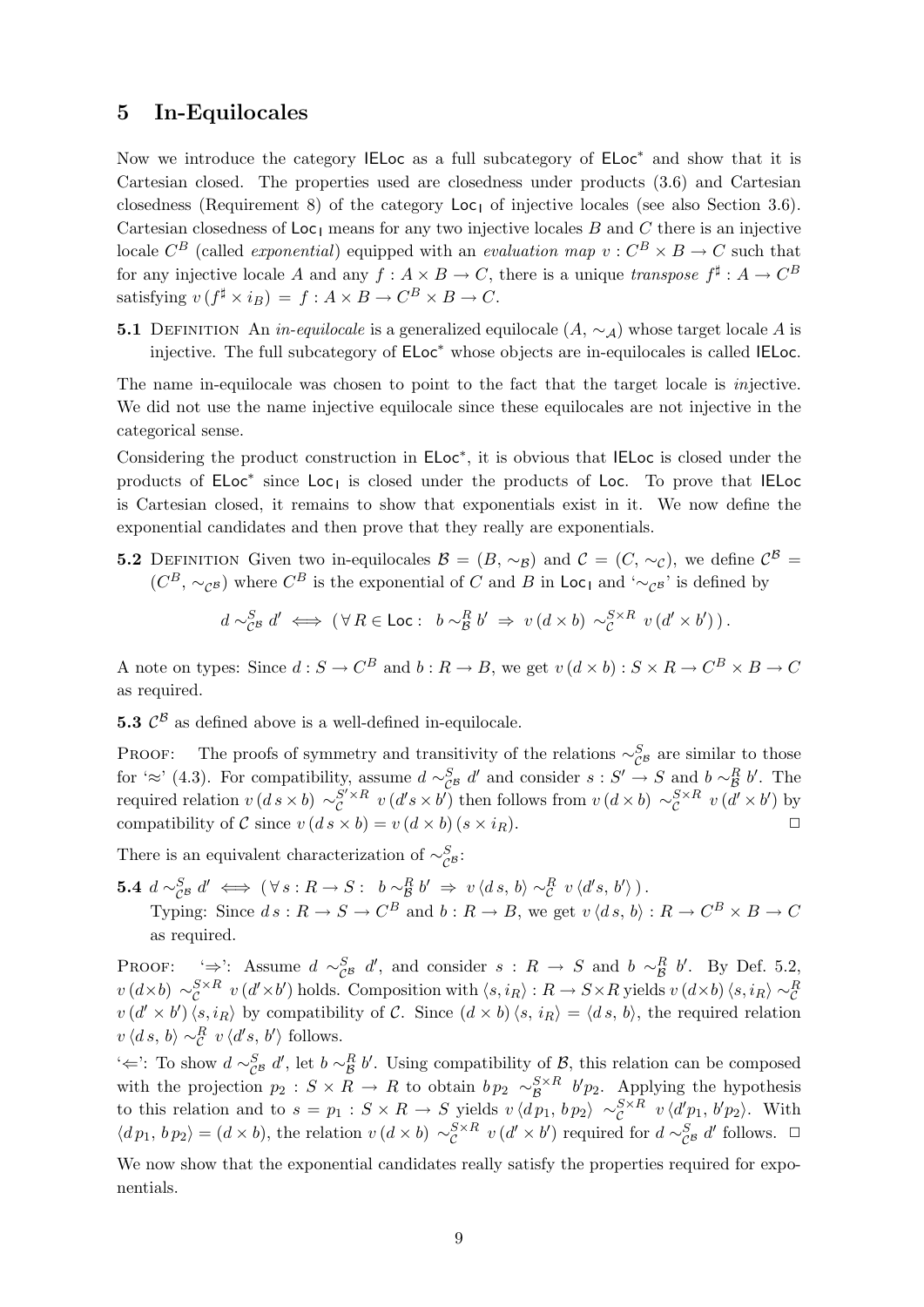**5.5** The evaluation function of  $\text{Loc}_1$  satisfies  $v \approx v : C^{\mathcal{B}} \times \mathcal{B} \to C$ .

PROOF: Assume  $a \sim_{\mathcal{C}^{\mathcal{B}} \times \mathcal{B}}^S a'$ . By the construction of products in Section 4.4,  $d \sim_{\mathcal{C}^{\mathcal{B}}}^S d'$  and  $b \sim_B^S b'$  hold for  $d = p_1 a$  and  $b = p_2 a$ . The characterization of  $d \sim_{\mathcal{C}^S}^S d'$  given by 5.4 applied to  $s = i_S$  yields  $v \langle d, b \rangle \sim_C^S v \langle d', b' \rangle$ . Because  $\langle d, b \rangle = a$ , the required relation  $v a \sim_C^S v a'$  $\Box$  follows.  $\Box$ 

Hence  $\varepsilon = [v]$  is a well-defined IELoc map  $\varepsilon : \mathcal{C}^{\mathcal{B}} \times \mathcal{B} \to \mathcal{C}$ .

**5.6** If 
$$
f \approx f' : \mathcal{A} \times \mathcal{B} \to \mathcal{C}
$$
, then  $f^{\sharp} \approx f'^{\sharp} : \mathcal{A} \to \mathcal{C}^{\mathcal{B}}$ .

PROOF: To prove  $f^{\sharp} \approx f'^{\sharp}$ , consider  $a \sim_A^S a'$ . Then we have to show  $f^{\sharp} a \sim_{\mathcal{C}^S}^S f'^{\sharp} a'$ . This is done using 5.2, i.e., for  $b \sim_B^R b'$ , we have to show  $v(f^{\sharp} a \times b) \sim_C^{S \times R} v(f'^{\sharp} a' \times b')$ . Now  $v(f^{\sharp} a \times b) = v(f^{\sharp} \times i_B) (a \times b) = f(a \times b)$  by the characteristic property of  $f^{\sharp}$ , and likewise for f'. Thus the relation to be shown is  $f(a \times b) \sim_{\mathcal{C}}^{S \times R} f'(a' \times b')$ . But this relation follows from  $f \approx f'$  since  $a \sim_A^S a'$  and  $b \sim_B^R b'$  imply  $(a \times b) \sim_{A \times B}^{S \times R} (a' \times b')$  by 4.9 (2).

**5.7** For each IELoc map  $\varphi : \mathcal{A} \times \mathcal{B} \to \mathcal{C}$ , there is a unique IELoc map  $\varphi^{\sharp} : \mathcal{A} \to \mathcal{C}^{\mathcal{B}}$  satisfying  $\varepsilon$   $(\varphi^{\sharp} \times \iota_{\mathcal{B}}) = \varphi$ .

PROOF: Because of 5.6, the function  $(-)^{\sharp}$  on locale maps induces a function  $(-)^{\sharp}$  on IELoc maps by 2.4. Because all of  $(-)^{\sharp}$ , composition, and tupling on IELoc maps are induced from the corresponding operations on locale maps, the equation  $\varepsilon (\varphi^{\sharp} \times \iota_B) = \varphi$  holds. We only need to show that  $\varphi^{\sharp}$  is uniquely determined by this equation. So assume  $\varepsilon (\psi_1 \times \iota_B) = \varepsilon (\psi_2 \times \iota_B)$ holds for some IELoc maps  $\psi_1, \psi_2: \mathcal{A} \to \mathcal{C}^{\mathcal{B}}$  with  $\psi_i = [g_i]$  for  $i = 1, 2$ . Then  $f_1 \approx f_2$  holds where  $f_i = v(g_i \times i_B)$ , whence  $f_1^{\sharp} \approx f_2^{\sharp}$  by 5.6. But because of  $f_i = v(g_i \times i_B)$  and Cartesian closedness of  $\text{Loc}_1, f_i^{\sharp} = g_i$  follows. Thus we obtain  $g_1 \approx g_2$ , i.e.,  $\psi_1 = \psi_2$ .

This concludes the proof that IELoc is Cartesian closed.

### 6 Sur-Equilocales

The category PEQU of partial equivalence relations on continuous lattices is equivalent to the category EQU of proper equivalence relations on arbitrary  $\mathcal{T}_0$ -topological spaces. The functor from PEQU to EQU cuts down the continuous lattice to the subspace of self-related elements. A similar cut-down operation can be performed on equilocales, complicated by the fact that there is not a single PER, but a whole class of them. Consequently, the result of the cut-down operation is not a class of proper equivalence relations since it is not possible in general to turn all PERs into equivalence relations at once. Of course, cutting down yields a sublocale (Section 3.4) instead of a subspace.

Section 6.1 introduces the *extension functor* transforming generalized equilocales into inequilocales. Section 6.3 presents the core functor for cutting down generalized equilocales to sur-equilocales forming the category SELoc. Then Section 6.4 shows that these two functors form an equivalence of categories when restricted to SELoc and IELoc. Finally, we study the product construction of SELoc in Section 6.5.

#### 6.1 Extension to In-Equilocales

In the following, we need Requirement 7: every locale  $X$  can be embedded into an injective locale AX by  $a_X : X \hookrightarrow AX$ , and there is a canonical way to construct AX and  $a_X$  from X (to avoid problems with choice).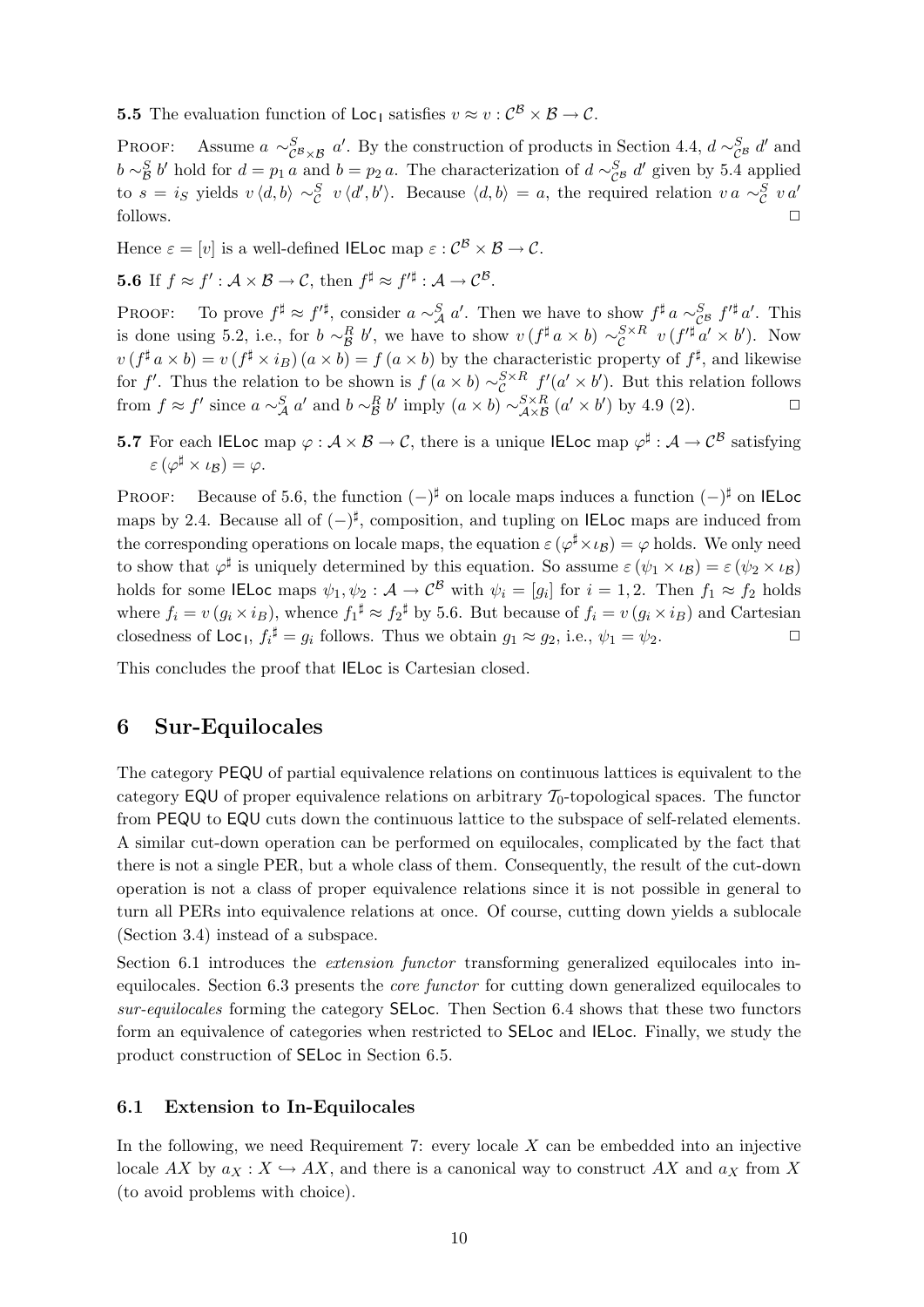Injectivity of the target locale implies a similar property for generalized equilocales:

**6.1** Let  $\mathcal{X} = (X, \sim_{\mathcal{X}}), \mathcal{X}' = (X', \sim_{\mathcal{X}'})$ , and  $\mathcal{A} = (A, \sim_{\mathcal{A}})$  be generalized equilocales such that A is an injective locale and  $\mathcal{X}'$  is final for some embedding  $e : X \hookrightarrow X'$ . Then for every  $\mathsf{ELoc}^*$  map  $\varphi : \mathcal{X} \to \mathcal{A}$ , there is a unique  $\mathsf{ELoc}^*$  map  $\varphi' : \mathcal{X}' \to \mathcal{A}$  such that  $\varphi' \eta = \varphi$ , where  $\eta = [e] : \mathcal{X} \to \mathcal{X}'$ .

PROOF: By 4.10,  $\eta$  is well-defined and epi (part 3), which proves uniqueness. For existence, consider  $\varphi = [f] : \mathcal{X} \to \mathcal{A}$ . By injectivity of A, the locale map  $f : X \to A$  can be extended to a map  $f' : X' \to A$  satisfying  $f'e = f$ . Since  $f \approx f$  holds,  $f'e \approx f'e$  follows. By 4.10 (2), this relation implies  $f' \approx f'$  so that  $\varphi' = [f'] : \mathcal{X}' \to \mathcal{A}$  is a well-defined  $\mathsf{ELoc}^*$  map satisfying  $\varphi' \eta = \varphi$ .  $\eta = \varphi.$ 

As a corollary, we get the following isomorphism result:

**6.2** Let X be a sublocale of two injective locales  $A_1$  and  $A_2$  via the embeddings  $e_1 : X \hookrightarrow A_1$ and  $e_2: X \hookrightarrow A_2$ . If  $\mathcal{A}_1 = (A_1, \sim_{\mathcal{A}_1})$  and  $\mathcal{A}_2 = (A_2, \sim_{\mathcal{A}_2})$  are final for the embeddings  $e_1$  and  $e_2$ , respectively, then  $\mathcal{A}_1$  are  $\mathcal{A}_2$  are isomorphic  $\mathsf{ELoc}^*$  objects.

PROOF: For  $i = 1, 2, \eta_i = [e_i] : \mathcal{X} \to \mathcal{A}_i$  is well-defined and epi by 4.10 (2). By 6.1, there are ELoc<sup>\*</sup> maps  $\varphi_1 : A_1 \to A_2$  and  $\varphi_2 : A_2 \to A_1$  such that  $\varphi_1 \eta_1 = \eta_2$  and  $\varphi_2 \eta_2 = \eta_1$ . Then  $\eta_1 = \varphi_2 \varphi_1 \eta_1$  and  $\eta_2 = \varphi_1 \varphi_2 \eta_2$ , whence  $\varphi_2 \varphi_1 = \iota_{\mathcal{A}_1}$  and  $\varphi_1 \varphi_2 = \iota_{\mathcal{A}_2}$  since  $\eta_1$  and  $\eta_2$  are epi.  $\Box$ 

The above isomorphism result means that all ways to extend a generalized equilocale to an inequilocale by a final construction are isomorphic. We choose a canonical way in the following definition:

6.3 DEFINITION For any generalized equilocale  $\mathcal{X} = (X, \sim_{\mathcal{X}})$ , define its extension  $\mathcal{A}\mathcal{X} =$  $(AX, \sim_{\mathcal{A}X})$  to an in-equilocale by giving  $\mathcal{A}X$  the final PER structure w.r.t. the embedding  $a_X$ , i.e.,  $y \sim_{AX}^S y'$  iff  $y = a_X x$  and  $y' = a_X x'$  for some  $x \sim_X^S x'$ .

Prop. 4.10 about final generalized equilocales immediately yields the following:

**6.4** AX as in 6.3 is a well-defined in-equilocale, and  $a_X \approx a_X : X \to AX$  holds leading to an ELoc<sup>\*</sup> map  $\alpha_{\chi} = [a_{\chi}] : \mathcal{X} \to \mathcal{AX}$ , which is both epi and mono.

To get an extension functor, A must also be defined for functions.

**6.5** Let X and Y be two generalized equilocales. For every  $\mathsf{ELoc}^*$  map  $\varphi : \mathcal{X} \to \mathcal{Y}$ , there is a unique ELoc<sup>\*</sup> map  $A\varphi : A\mathcal{X} \to A\mathcal{Y}$  such that  $A\varphi \alpha_{\mathcal{X}} = \alpha_{\mathcal{Y}}\varphi$ . Moreover, the assignment  $\varphi \mapsto \mathcal{A}\varphi$  is functorial.

**PROOF:** The target locale AY of  $\mathcal{AY}$  is injective, and  $\mathcal{AX}$  is final w.r.t. the embedding  $a_X : X \hookrightarrow AX$ . Thus 6.1 can be applied to  $\alpha_Y \varphi : X \to \mathcal{AY}$ , giving the claimed function  $\mathcal{A}\varphi$ . Functoriality of A follows from the equation  $\mathcal{A}\varphi \alpha_{\mathcal{X}} = \alpha_{\mathcal{Y}}\varphi$  that characterizes  $\mathcal{A}\varphi$  uniquely.

#### 6.2 Joint Image

The core functor for cutting down generalized equilocales to sur-equilocales relies on the construction of the joint image, a general construction for locales not specific to equilocales. As usual, we do not mean concrete locales here; the construction can be performed in any category satisfying the requirements listed in Section 3.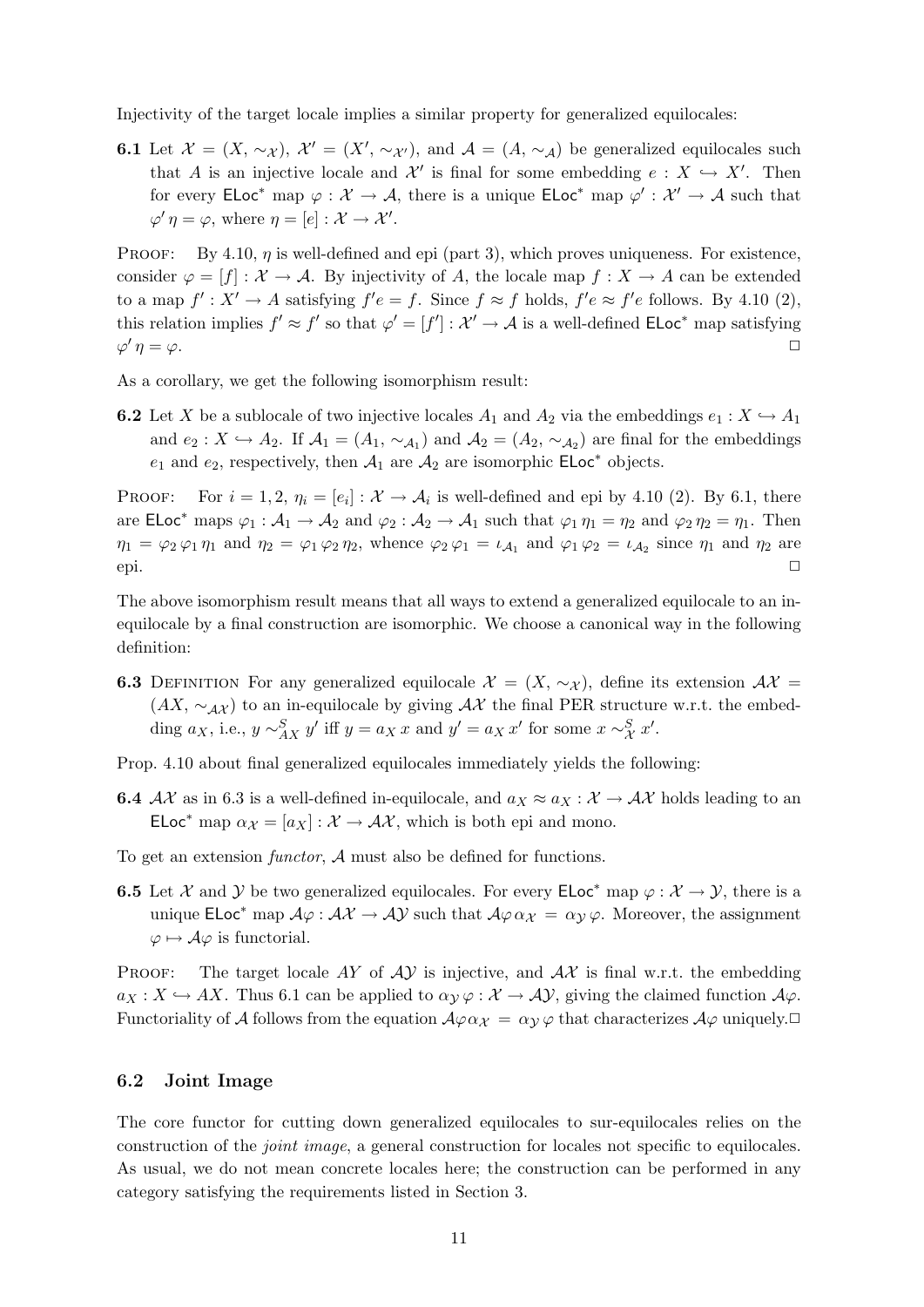Let Y be a locale. For any class of locale maps  $y_i$  with target Y, there is a smallest sublocale of Y containing all the  $y_i$  (see Section 3.3 for containment and Section 3.4 for sublocales). This statement is made precise and used later in the following form:

**6.6** For any class of maps  $y_i : S_i \to Y$  with a fixed target Y, there is a sublocale (= regular subobject)  $e: X \to Y$  of Y such that

(1)  $y_i \leq e$  for all *i*;

(2) for all  $f, f' : Y \to Z$ ,  $f y_i = f' y_i$  for every i in I implies that  $f e = f' e$ .

(3) for all  $f, f' : Y \to Z$ ,  $fe = f'e$  implies that  $fy_i = f'y_i$  for every i in I.

The sublocale  $e$  is uniquely determined by (1) and (2), or by (2) and (3). It is called the joint image of the class  $y_i$ .

PROOF: Let E be the class of all sublocales of Y containing all  $y_i$ ; this class is a set by Requirement 4. Define  $e = \bigwedge E$  as in 3.4. Then e contains all  $y_i$  by the meet property, and so (1) holds. For (2), let  $f, f': Y \to Z$  such that  $f y_i = f' y_i$  for all i in I. This means that all  $y_i$ are contained in an equalizer  $\tilde{e}$  of f and f', i.e.,  $\tilde{e}$  is an element of the set E. Since  $e = \Lambda E$ ,  $e \leq \tilde{e}$  follows, whence  $fe = f'e$ . By (1),  $y_i = e x_i$  for some  $x_i$ , which implies (3).

For uniqueness, assume the embeddings  $e_1$  and  $e_2$  satisfy (2) and in addition (1) or (3). Being an embedding (= regular mono),  $e_1$  must be an equalizer of a pair of maps, say  $f_1$  and  $f'_1$ . Then  $f_1 e_1 = f_1' e_1$ , whence by (1) or (3)  $f_1 y_i = f_1' y_i$  for all i. By (2),  $f_1 e_2 = f_1' e_2$  follows. Since  $e_1$  is the equalizer of  $f_1$  and  $f'_1$ , this implies  $e_2 \leq e_1$ . The opposite containment  $e_1 \leq e_2$ also holds because the situation is symmetric. Hence  $e_1$  and  $e_2$  are isomorphic embeddings defining the same sublocale ( $=$  equivalence class of isomorphic embeddings).  $\square$ 

A class of maps  $x_i : S_i \to X$  with fixed target X is jointly epi if for all  $g, g' : X \to Z$ ,  $g x_i = g' x_i$  for all i implies  $g = g'$ .

**6.7** If  $e: X \to Y$  is the joint image of the class of maps  $y_i: S_i \to Y$ , then the class of maps  $x_i = e^{\lt} y_i : S_i \to X$  is jointly epi.

PROOF: By 6.6 (1),  $y_i \le e$ , and so  $x_i = e^{\lt} y_i$  is well-defined as the map with  $y_i = e x_i$ . To show the joint epi property, let  $g, g': X \to Z$  such that  $g x_i = g' x_i$  for all i. By Requirement 7, there is an embedding  $a: Z \to A$  of Z into an injective locale A. Injectivity of A applied to the embedding  $e: X \to Y$  and the maps  $a g, a g' : X \to A$  yields maps  $f, f' : Y \to A$  such that  $fe = a g$  and  $f'e = a g'$ . Thus,  $gx_i = g'x_i$  implies  $f y_i = f e x_i = a g x_i = a g'x_i = f'y_i$ for all *i*. By property (2) of 6.6,  $fe = f'e$  follows, i.e.,  $ag = ag'$ , whence  $g = g'$  since a is an embedding. □

**6.8** The joint image of a class of maps  $y_i : S_i \to Y$  is (the identity on) Y if and only if the class  $y_i$  is jointly epi.

PROOF: If the joint image is the identity, then  $y_i = i \zeta y_i$  is jointly epi by 6.7. Conversely, if the class  $y_i$  is jointly epi, then  $e = i_Y$  satisfies properties (1) and (2) of 6.6 and thus describes the joint image.  $\Box$ 

#### 6.3 Cutting Down In-Equilocales: The Core Functor

The core functor  $(-)$ <sub>0</sub> will be defined for generalized equilocales and later be restricted to in-equilocales.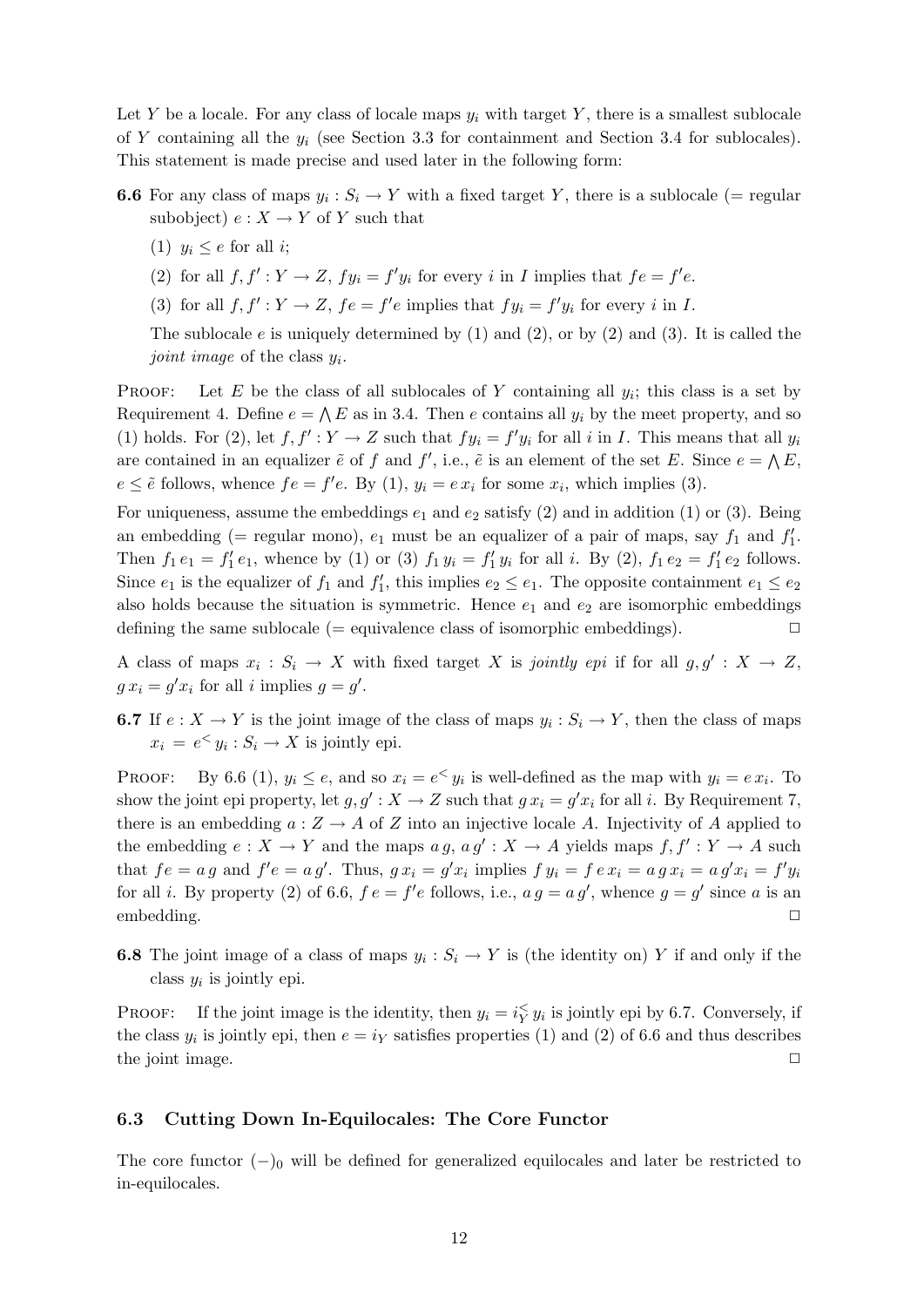**6.9** DEFINITION For a generalized equilocale  $\mathcal{X} = (X, \sim_{\mathcal{X}})$ , its core  $\mathcal{X}_0$  is  $(X_0, \sim_{\mathcal{X}_0})$  where  $X_0$  (or more precisely  $e_{X_0}: X_0 \to X$ ) is the canonical form of the joint image of all self-related  $x : S \to X$  (self-related means  $x \sim_X^S x$ ), and the PERs  $\sim_{\mathcal{X}_0}^S$  are defined by  $x_0 \sim_{\mathcal{X}_0}^S x'_0$  iff  $e_{X_0} x_0 \sim_{\mathcal{X}}^S e_{X_0} x'_0$ , i.e.,  $\mathcal{X}_0$  is initial w.r.t.  $e_{X_0}$ .

Proposition 4.7 about initial generalized equilocales immediately yields the following:

**6.10**  $X_0$  as in 6.9 is a well-defined generalized equilocale with the following properties:

- (1)  $e_{X_0} \approx e_{X_0} : X_0 \to X$  holds leading to a *mono*  $\mathsf{ELoc}^*$  map  $\eta_X = [e_{X_0}] : X_0 \to X$ .
- (2) For any generalized equilocale  $\mathcal{Y} = (Y, \sim_{\mathcal{Y}})$  and locale maps  $f, f' : Y \to X_0$ ,  $e_{X_0} f \approx e_{X_0} f' : \mathcal{Y} \to \mathcal{X}$  implies  $f \approx f' : \mathcal{Y} \to \mathcal{X}_0$ .

We write  $\eta_{\mathcal{X}}$  instead of  $\eta_{\mathcal{X}_0}$  since this family of maps will turn out to be natural in  $\mathcal{X}$  (see 6.17).

**6.11**  $\mathcal{X}$  is final w.r.t.  $e_{X_0}$ , and so  $\eta_{\mathcal{X}} = [e_{X_0}] : \mathcal{X}_0 \to \mathcal{X}$  is mono and epi.

PROOF: We need to show that  $x \sim_X^S x'$  iff  $x = e_{X_0} x_0$  and  $x' = e_{X_0} x'_0$  for some  $x_0 \sim_{X_0}^S x'_0$ . The direction from right to left follows directly from the definition of  $\sim_{\chi_0}^S$ . For the opposite direction, assume  $x \sim_{\mathcal{X}}^S x'$ . By 2.1, this implies that x and  $x'$  are self-related and so must be contained in  $X_0$ , i.e.,  $x = e_{X_0}x_0$  and  $x' = e_{X_0}x'_0$  for some  $x_0, x'_0 : S \to X_0$ . By definition of  $\sim_{\mathcal{X}_0}^S$ ,  $x_0 \sim_{\mathcal{X}_0}^S x'_0$  holds. The epi statement comes from 4.10 (3).

**6.12** DEFINITION A sur-equilocale is a generalized equilocale X satisfying  $\mathcal{X}_0 = \mathcal{X}$ . The full subcategory of  $ELoc^*$  consisting of sur-equilocales is called SELoc.

The name sur-equilocale was chosen since the following characterisation, which is an immediate consequence of Property 6.8, expresses a kind of surjectivity condition.

- **6.13**  $\mathcal{X} = (X, \sim_{\mathcal{X}})$  is a sur-equilocale if and only if the class of self-related  $x : S \to X$  is jointly epi, i.e.,  $f x = f' x$  for all self-related x implies  $f = f'$ .
- **6.14** Cores  $\mathcal{X}_0$  are always sur-equilocales, i.e.,  $\mathcal{X}_{00} = \mathcal{X}_0$ .

PROOF: By Definition 6.9,  $x_0 \sim_{\mathcal{X}_0}^S x_0$  iff  $e_{X_0} x_0 \sim_{\mathcal{X}}^S e_{X_0} x_0$  holds for  $x_0 : S \to X_0$ . By 6.11,  $x \sim_X^S x$  iff  $x = e_{X_0}x_0$  for some  $x_0 \sim_{X_0}^S x_0$ . Together, this means that the self-related maps  $x_0: S \to X_0$  are exactly the maps  $e_{X_0}^{\ltsim} x$  for self-related  $x: S \to X$ . By 6.7, this class of maps is jointly epi.  $\Box$ 

The following lemma will be used to show that  $(-)$ <sub>0</sub> is a functor, and later in the proof of equivalence of IELoc and SELoc.

**6.15** Let  $\mathcal{X} = (X, \sim_{\mathcal{X}}), \mathcal{Y} = (Y, \sim_{\mathcal{Y}}),$  and  $\mathcal{Y}' = (Y', \sim_{\mathcal{Y}'})$  be generalized equilocales such that X is a sur-equilocale and Y is final for some embedding  $e: Y' \hookrightarrow Y$ . Then for every ELoc<sup>\*</sup> map  $\varphi : \mathcal{X} \to \mathcal{Y}$ , there is a unique  $\mathsf{ELoc}^*$  map  $\varphi' : \mathcal{X} \to \mathcal{Y}'$  such that  $\varphi = \eta \varphi'$ , where  $\eta = [e] : \mathcal{Y}' \to \mathcal{Y}$ .

PROOF: By 4.10,  $\eta$  is well-defined and mono (part 4), which proves uniqueness. For existence, consider  $\varphi = [f] : \mathcal{X} \to \mathcal{Y}$ , and let  $e_f : X' \hookrightarrow X$  be the inverse image of e under f as in 3.3. If  $x : S \to X$  is self-related, then so is  $f x : S \to Y$ . Since  $Y$  is final for e,  $f x$  is contained in e (by the definition of the PERs in the final equilocale). Hence x is contained in  $e_f$ . Summarizing,  $e_f$  contains all self-related  $x : X \to S$ , and thus  $e_{X_0}$ , which is  $i_X$  since X is a sur-equilocale. Hence, e contains  $f i_X = f$ . This means  $f = e f'$  for some (unique) locale map  $f': X \to Y'$ . By 4.10 (4),  $\mathcal{Y}'$  is initial for e. Using property 4.7 (2) of initial equilocales,  $e f' = f \approx f = e f'$  implies  $f' \approx f'$ , which gives  $\varphi' = [f']$  with  $\varphi = \eta \varphi'$ .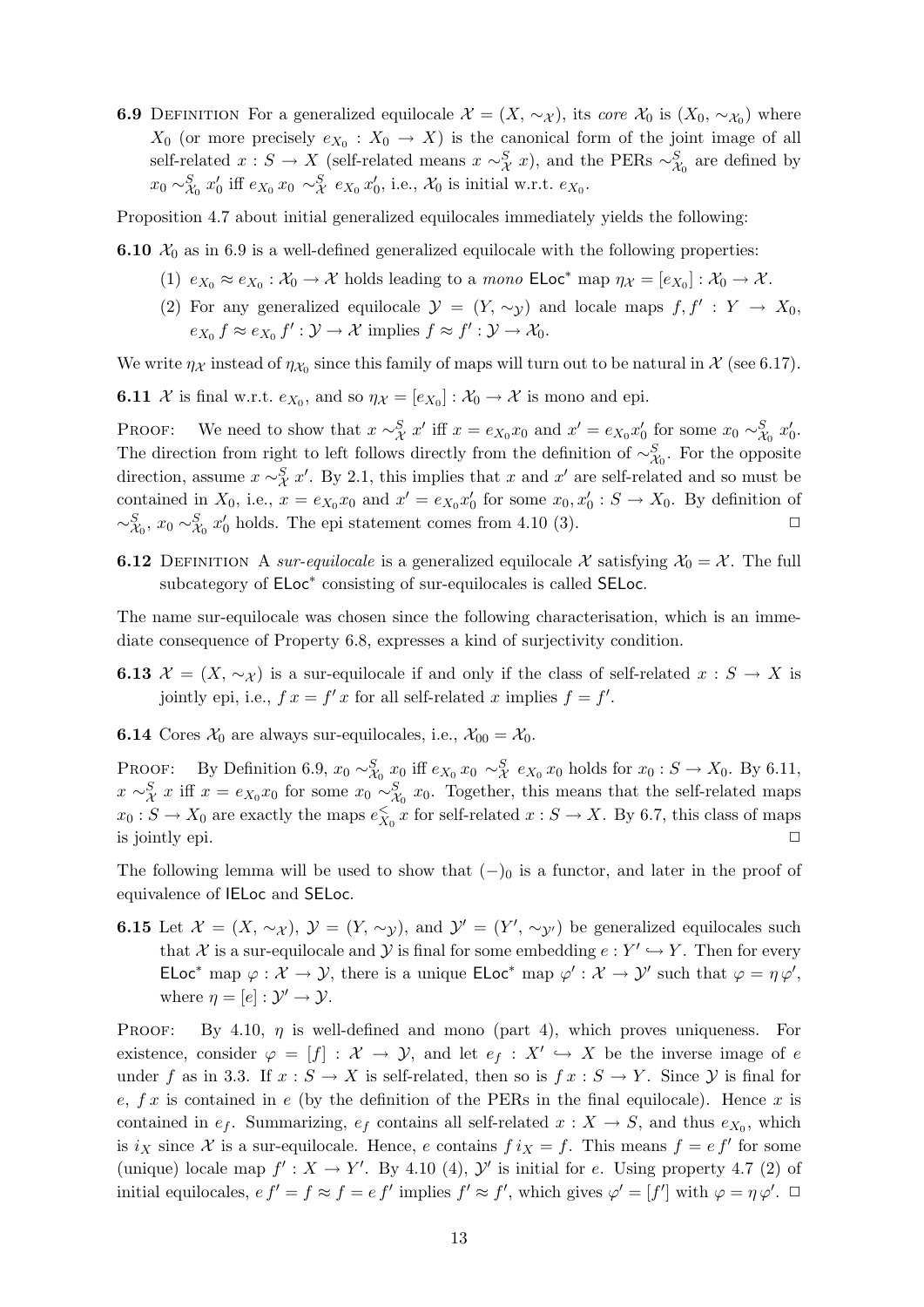As a corollary, we get the following isomorphism result:

**6.16** Let  $e_1: X_1 \hookrightarrow Y$  and  $e_2: X_2 \hookrightarrow Y$  be two sublocales of Y. If  $\mathcal{X}_1 = (X_1, \sim_{\mathcal{X}_1})$  and  $\mathcal{X}_2 = (X_2, \sim_{\mathcal{X}_2})$  are sur-equilocales, and  $\mathcal{Y} = (Y, \sim_{\mathcal{Y}})$  is final for both embeddings  $e_1$ and  $e_2$ , then  $\mathcal{X}_1$  are  $\mathcal{X}_2$  are isomorphic **ELoc**<sup>\*</sup> objects.

PROOF: For  $i = 1, 2$ , the maps  $\eta_i = [e_i] : \mathcal{X}_i \to \mathcal{Y}$  are well-defined and mono by 4.10 (4). By 6.15, there are  $\mathsf{ELoc}^*$  maps  $\varphi_1 : \mathcal{X}_2 \to \mathcal{X}_1$  and  $\varphi_2 : \mathcal{X}_1 \to \mathcal{X}_2$  such that  $\eta_1 = \eta_2 \varphi_2$  and  $\eta_2 = \eta_1 \varphi_1$ . Then  $\eta_1 = \eta_1 \varphi_1 \varphi_2$  and  $\eta_2 = \eta_2 \varphi_2 \varphi_1$ , whence  $\varphi_1 \varphi_2 = \iota_{\mathcal{X}_1}$  and  $\varphi_2 \varphi_1 = \iota_{\mathcal{X}_2}$  since  $\eta_1$  and  $\eta_2$  are mono.

To get a core functor, we must extend the object map  $(-)$ <sub>0</sub> to functions. Remember the notation  $\eta_{\mathcal{X}} : \mathcal{X}_0 \to \mathcal{X}$  for the mono epi **ELoc**<sup>\*</sup> map induced by the embedding of the core.

**6.17** Let X and Y be two generalized equilocales. For every  $\mathsf{ELoc}^*$  map  $\varphi : \mathcal{X} \to \mathcal{Y}$ , there is a unique  $\mathsf{ELoc}^*$  map  $\varphi_0 : \mathcal{X}_0 \to \mathcal{Y}_0$  such that  $\eta_{\mathcal{Y}} \varphi_0 = \varphi \eta_{\mathcal{X}}$ . The assignment  $\varphi \mapsto \varphi_0$  is functorial.

PROOF:  $\mathcal{X}_0$  is a sur-equilocale by 6.14, and  $\mathcal{Y}$  is final for the embedding of  $\mathcal{Y}_0$  by 6.11. Thus 6.15 can be applied to  $\varphi \eta_{\mathcal{X}} : \mathcal{X}_0 \to \mathcal{Y}$ , giving the claimed function  $\varphi_0$ . Functoriality of  $(-)$ <sub>0</sub> follows from the equation  $\eta_y \varphi_0 = \varphi \eta_x$  characterizing  $\varphi_0$  uniquely.

#### 6.4 Equivalence between In-Equilocales and Sur-Equilocales

We now restrict the extension functor A of Section 6.1 to sur-equilocales, giving  $\mathcal{A}$ : SELoc  $\rightarrow$ IELoc, and the core functor  $(-)_0$  of Section 6.3 to in-equilocales, giving  $(-)_0$  : IELoc → SELoc.

6.18 THEOREM The functors A : SELoc  $\rightarrow$  IELoc and  $(-)_{0}$  : IELoc  $\rightarrow$  SELoc form an equivalence of categories.

The theorem is proved in several steps, given by the following propositions.

**6.19** For any sur-equilocale  $\mathcal{X}, (\mathcal{A}\mathcal{X})_0 \cong \mathcal{X}$  holds.

PROOF: We apply 6.16. The equilocales  $\mathcal{X}$  and  $(\mathcal{A}\mathcal{X})_0$  are sur-equilocales; the first by hypothesis, and the second by construction. The equilocale  $\mathcal{AX}$  is final w.r.t. the embedding of X by definition, and final w.r.t. the embedding of  $(\mathcal{A}\mathcal{X})_0$  by 6.11. From these facts,  $(\mathcal{A}\mathcal{X})_0 \cong \mathcal{X}$  follows by 6.16.

6.20 For any in-equilocale B,  $\mathcal{A}(\mathcal{B}_0) \cong \mathcal{B}$  holds.

**PROOF:** We apply 6.2. The target locale of B is injective by hypothesis, and  $\mathcal{A}(\mathcal{B}_0)$  has the same property by construction. The equilocale  $\mathcal{A}(\mathcal{B}_0)$  is final w.r.t. the embedding of  $\mathcal{B}_0$  by definition, and B is final w.r.t. the embedding of  $\mathcal{B}_0$  by 6.11. From these facts,  $\mathcal{A}(\mathcal{B}_0) \cong \mathcal{B}$ follows by 6.2.  $\Box$ 

To complete the equivalence proof, one must show that the isomorphisms of 6.19 and 6.20 are natural, or that one of the two functors is full and faithful. We choose the latter and show that A is full and faithful. Remember that  $a_X : \mathcal{X} \to \mathcal{AX}$  is epi and mono, and  $\mathcal{A}\varphi$   $a_X = a_Y \varphi$ holds.

**6.21**  $\mathcal A$  is faithful.

PROOF: For  $\varphi, \varphi' : \mathcal{X} \to \mathcal{Y}$ , we must show that  $\mathcal{A}\varphi = \mathcal{A}\varphi'$  implies  $\varphi = \varphi'$ . But  $\mathcal{A}\varphi = \mathcal{A}\varphi'$ implies  $a_{\mathcal{Y}} \varphi = \mathcal{A} \varphi \, a_{\mathcal{X}} = \mathcal{A} \varphi' \, a_{\mathcal{X}} = a_{\mathcal{Y}} \varphi'$ , whence  $\varphi = \varphi'$  follows since  $a_{\mathcal{Y}}$  is mono.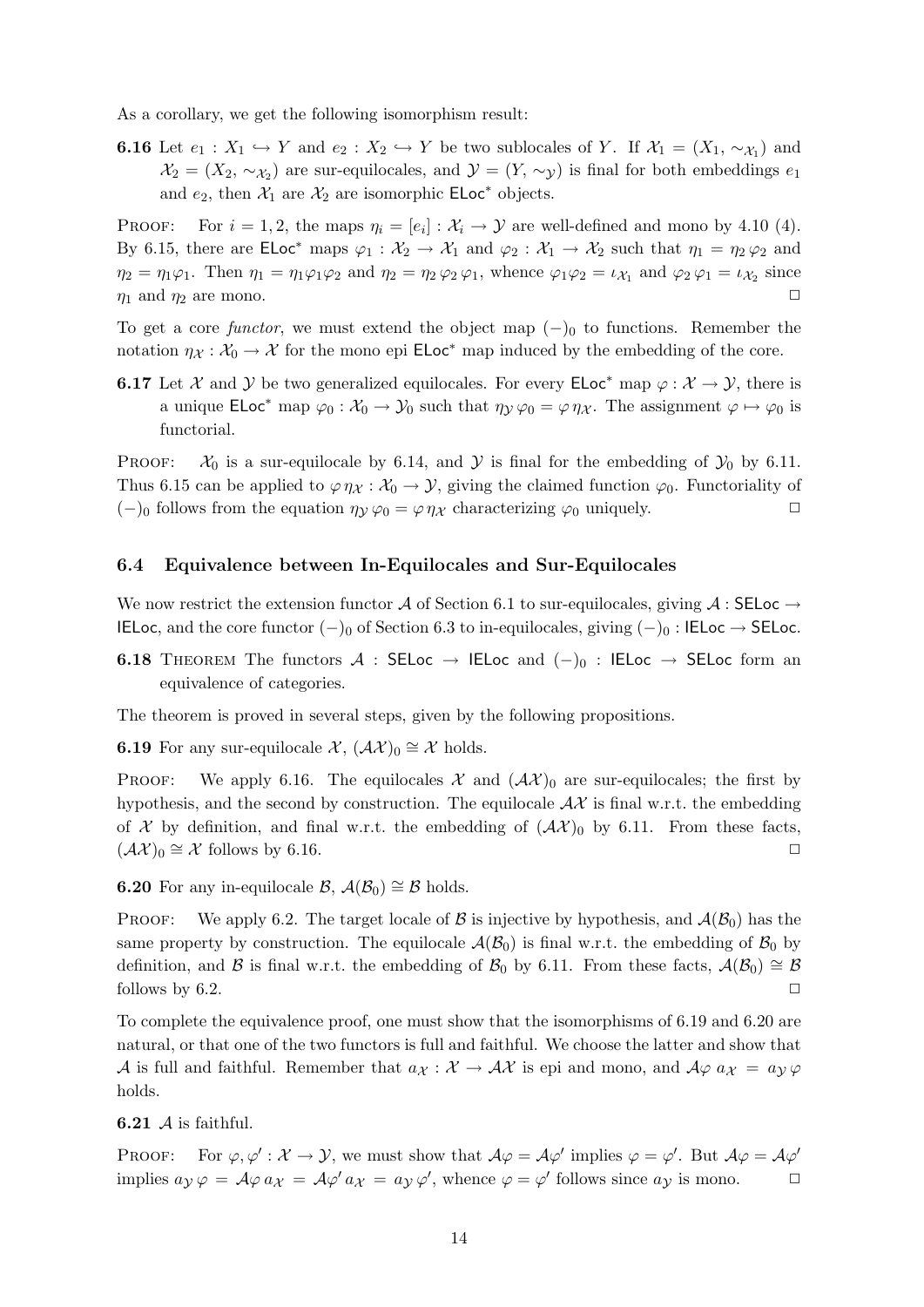#### 6.22  $\mathcal{A}:$  SELoc  $\rightarrow$  IELoc is full.

PROOF: For each  $\psi : \mathcal{AX} \to \mathcal{AY}$ , we must find a  $\varphi : \mathcal{X} \to \mathcal{Y}$  such that  $\mathcal{A}\varphi = \psi$ . Here, X is a sur-equilocale since we here consider  $A : \mathsf{SELoc} \to \mathsf{IELoc}$ . By definition,  $AY$  is final for the embedding of  $|\mathcal{Y}|$  into  $|\mathcal{AY}|$ . Therefore, we can apply 6.15 to  $\psi a_{\mathcal{X}} : \mathcal{X} \to \mathcal{AY}$  and thus get  $\varphi : \mathcal{X} \to \mathcal{Y}$  such that  $a_{\mathcal{Y}} \varphi = \psi a_{\mathcal{X}}$ . On the other hand,  $a_{\mathcal{Y}} \varphi = \mathcal{A} \varphi a_{\mathcal{X}}$  holds, whence  $A\varphi = \psi$  since  $a\chi$  is epi.

Note that some generalized equilocales belong to both IELoc and SELoc, namely those which are sur-equilocales and have an injective target locale. Such ambiguous objects  $\mathcal X$  are kept fixed by the core functor  $(\mathcal{X}_0 = \mathcal{X})$ . On the other hand,  $\mathcal{A}\mathcal{X}$  and X usually differ, but 6.20 at least yields that they are isomorphic  $(\mathcal{A}\mathcal{X}\cong\mathcal{X})$ . Thus, no confusion can arise; it is not necessary to distinguish between  $\mathcal X$  in SELoc and  $\mathcal X$  in IELoc.

#### 6.5 Products in SELoc

Since SELoc is equivalent to the Cartesian closed category IELoc, it is itself Cartesian closed. The necessary constructions (product and exponential) are obtained by mapping their operands to IELoc by  $A$ , performing the construction there, and mapping the result back to SELoc using the core functor  $(-)_0$ . For products, this yields  $(\prod_{i\in I} A\mathcal{X}_i)_0$ , but this construction can be simplified.

In Section 4.4, products in ELoc<sup>\*</sup> have been constructed as  $\prod_{i\in I}(X_i, \sim_{\mathcal{X}_i}) = (X, \sim_{\mathcal{X}})$  where  $X = \prod_{i \in I} X_i$  is the product in Loc and  $x \sim_X^S x'$  iff  $p_i x \sim_{X_i}^S p_i x'$  for all i in I. While the full subcategory IELoc is closed under these products, there is no reason why SELoc should behave so: it is not obvious that an ELoc<sup>∗</sup> product of sur-equilocales is again a sur-equilocale (in fact, we believe that it is not a sur-equilocale in general; this may be related to the fact that products of spatial locales are not necessarily spatial again). To avoid confusion, products, projections, tuples etc. are marked in the rest of this note by a star if they are formed in ELoc<sup>∗</sup> (or IELoc), and by a circle when formed in SELoc.

6.23 A product in SELoc is obtained as the core of the corresponding product in ELoc<sup>\*</sup>, i.e.,  $\prod_{i\in I}^{\circ} \mathcal{X}_i = (\prod_{i\in I}^{\ast} \mathcal{X}_i)_0.$ 

PROOF: Let  $\mathcal{X} = \prod_{i \in I}^* \mathcal{X}_i$ , and let  $\eta : \mathcal{X}_0 \to \mathcal{X}$  be the **ELoc**<sup>\*</sup> map induced by the embedding of  $|\mathcal{X}_0|$  into  $|\mathcal{X}|$ . Recall that X is final w.r.t. the embedding, and  $\eta$  is mono and epi. Using the ELoc<sup>\*</sup> projections  $\pi_i^*: \mathcal{X} \to \mathcal{X}_i$ , one easily obtains functions  $\pi_i^{\circ} = \pi_i^* \eta : \mathcal{X}_0 \to \mathcal{X}_i$ . Given a family of maps  $\varphi_i : \mathcal{Y} \to \mathcal{X}_i$  starting from a sur-equilocale  $\mathcal{Y}$ , one first gets  $\varphi^* = \langle \varphi_i \rangle_{i \in I}^* : \mathcal{Y} \to$  $\mathcal{X}$ , and then some  $\varphi^{\circ} : \mathcal{Y} \to \mathcal{X}_0$  with  $\varphi^* = \eta \varphi^{\circ}$  by 6.15. Then  $\pi_i^{\circ} \varphi^{\circ} = \pi_i^* \eta \varphi^{\circ} = \pi_i^* \varphi^* = \varphi_i$ as required. If  $\psi^{\circ} : \mathcal{Y} \to \mathcal{X}_0$  is another function with this property, then  $\pi_i^* \eta \varphi^{\circ} = \pi_i^* \eta \psi^{\circ}$ , whence  $\eta \varphi^{\circ} = \eta \psi^{\circ}$  by the uniqueness property of the **ELoc**<sup>\*</sup> tupling operator, whence  $\varphi^{\circ} = \psi^{\circ}$ since  $\eta$  is mono.  $\Box$ 

# 7 Locales as Equilocales

So far, we have constructed two equivalent Cartesian closed categories, IELoc and SELoc. Now we embed Loc as a full subcategory into SELoc.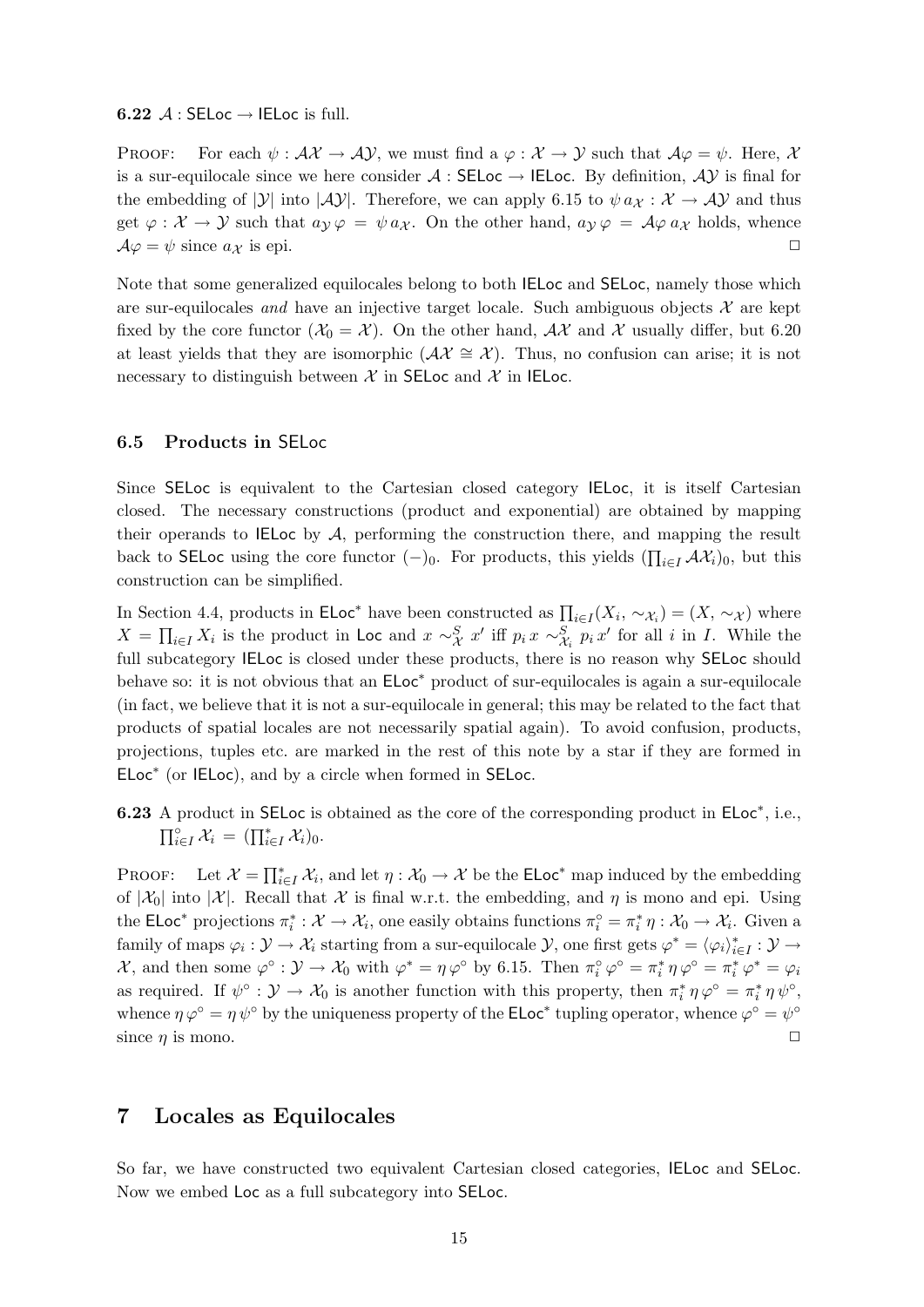#### 7.1 The Embedding of Loc into SELoc

For each locale X, define  $\hat{X} = (X, \sim_{\mathcal{X}})$  where  $x \sim_{\hat{X}}^S x'$  iff  $x = x'$ . This clearly is a well-defined generalized equilocale. It is a sur-equilocale since all  $x : S \to X$ , including the identity  $i_X$ , are self-related, and so the self-related maps are jointly epi (see 6.13).

7.1 For two locale maps  $f, f' : X \to Y, f \approx f' : \hat{X} \to \hat{Y}$  holds if and only if  $f = f'$ . Hence  $X \mapsto \hat{X}$ : Loc  $\to$  SELoc,  $f \mapsto \hat{f} = \{f\}$  embeds Loc as a full subcategory into SELoc.

PROOF:  $f \approx f'$  holds iff  $x \sim_X^S x'$  implies  $f x \sim_Y^S f' x'$ , iff  $x = x'$  implies  $f x = f' x'$ , iff  $f x = f' x$  for all  $x : S \to X$ , iff  $f = f'$  (since x may be chosen as  $i_X$ ). This shows that the SELoc maps from  $\widehat{X}$  to  $\widehat{Y}$  are singleton classes  $\{f\}$  of locale maps  $f : X \to Y$ .

#### 7.2 The Preservation of Products

**7.2** The embedding of Loc into SELoc preserves products:  $\prod_{i\in I}^{\circ} \widehat{X}_i = \prod_{i\in I}^{\ast} \widehat{X}_i = \prod_{i\in I} X_i$ .

PROOF: With  $X = \prod_{i \in I} X_i$ , we need to show  $\prod_{i \in I}^* \widehat{X}_i = \widehat{X}$ . By 4.8,  $\prod_{i \in I}^* \widehat{X}_i$  is  $(X, \sim_{\mathcal{X}})$ where  $x \sim_{\mathcal{X}}^S x'$  iff  $p_i x \sim_{\mathcal{X}_i}^S p_i x'$  for all i in I. By definition of  $\widehat{X}_i$ , this is equivalent to  $p_i x = p_i x'$  for all i in I, which in turn is equivalent to  $x = x'$  by the universal property of the locale product X. But  $x = x'$  is the definition of the PERs of  $\hat{X}$ , so  $\prod_{i \in I}^* \hat{X}_i = \hat{X}$  follows. By 6.23,  $\prod_{i\in I}^{\infty} \widehat{X}_i = (\prod_{i\in I}^{\ast} \widehat{X}_i)_0$  holds. The first part of the proof then implies  $\prod_{i\in I}^{\infty} \widehat{X}_i = \widehat{X}_0$ . Because X is a sur-equilocale,  $X_0 = X$  follows.  $\square$ 

#### 7.3 The Preservation of Exponentials

Although Loc is not Cartesian closed, some exponentials  $Z<sup>Y</sup>$  exist in Loc. The question now is whether these exponentials are preserved by the embedding of Loc into SELoc, i.e., whether  $\widehat{Z}^{\widehat{Y}} \cong \widehat{Z}^Y$  holds. While we do not know the answer to this question in general, we are able to show that exponentials  $Z<sup>Y</sup>$  of exponentiable locales Y are preserved. Here, a locale Y is exponentiable if exponentials  $Z<sup>Y</sup>$  exist for all locales Z.

Concretely, the exponentiable locales are precisely the core-compact locales, i.e., those locales whose frame of opens is a continuous lattice [3, VII 4.10]. This includes the locale corresponding to the real line, and all locales generated by the Scott topologies of continuous dcpos, in particular all injective locales.

We start with a lemma about exponential transposes. Recall that an exponential  $Z<sup>Y</sup>$  is characterized by an evaluation map  $v: Z^Y \times Y \to Z$  with the property that for any X and any  $f: X \times Y \to Z$ , there is a unique transpose  $f^{\sharp}: X \to Z^Y$  satisfying  $v(f^{\sharp} \times i_Y) = f$ :  $X \times Y \to Z^Y \times Y \to Z.$ 

**7.3** Let Y and Z be locales with an exponential  $Z<sup>Y</sup>$ . Then for all locales S and X, all  $x, x' : S \to X$  and all  $f, f' : X \times Y \to Z$ , the equation  $f^{\sharp} x = f'^{\sharp} x' : S \to Z^Y$  holds if and only if  $f(x \times i_Y) = f'(x' \times i_Y) : S \times Y \to Z$ .

PROOF:  ${}^{\sharp}x \times i_Y$  =  $v(f^{\sharp} \times i_Y)(x \times i_Y) = f(x \times i_Y)$  holds using the characterization of the transpose  $f^{\sharp}$ . This equation and the corresponding one for  $f'$  and  $x'$  prove the implication from left to right. But the equation also shows that  $f^{\sharp}x$  is the transpose of  $f(x \times iy)$ , and likewise for  $f'$  and  $x'$ . Thus the implication from right to left follows from the uniqueness of the transpose.  $\Box$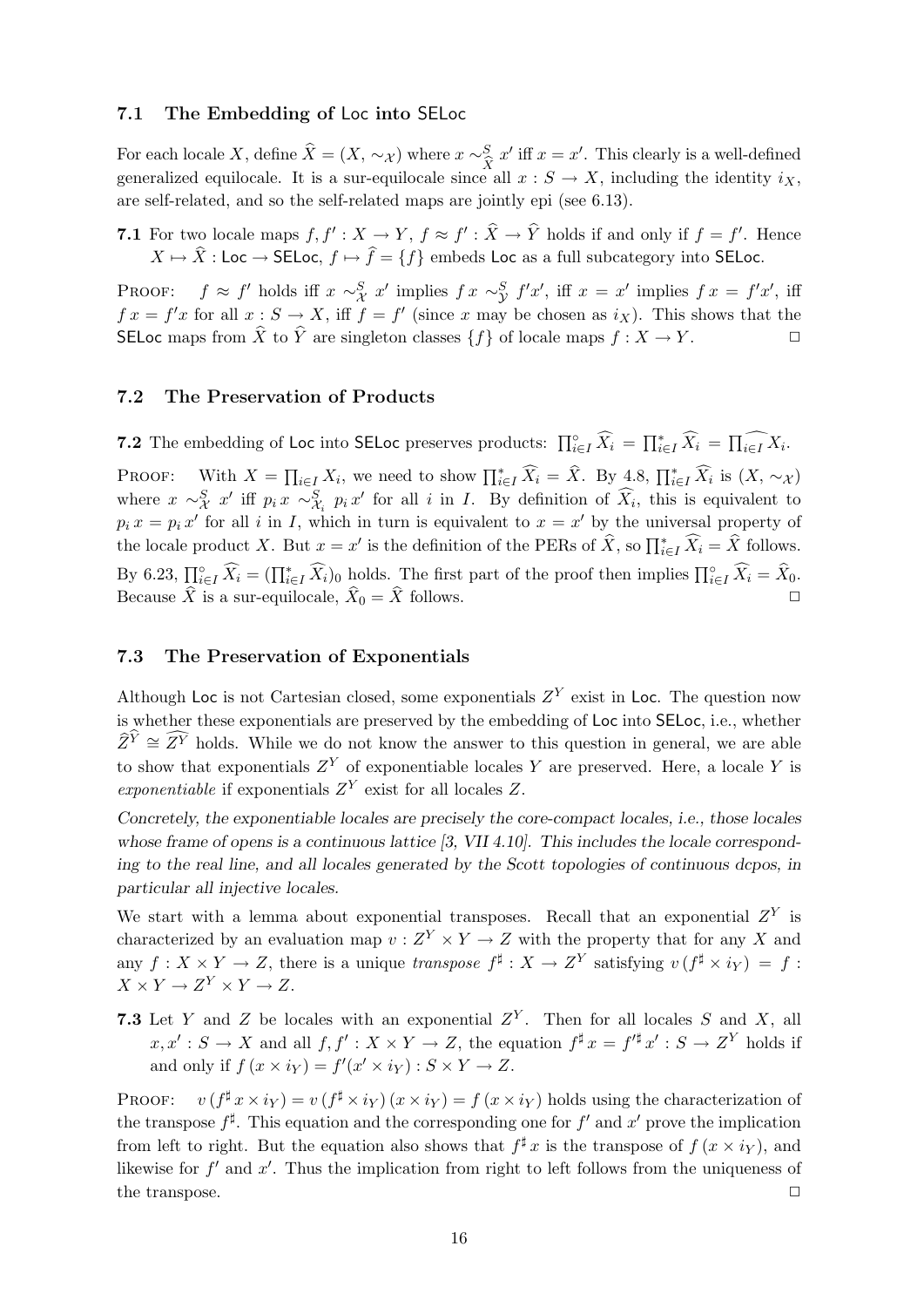By 6.23, products in SELoc are given as  $\prod_{i\in I}^{\circ} \mathcal{X}_i = (\prod_{i\in I}^* \mathcal{X}_i)_0$ . By 7.2, the core formation can be avoided in case of locales  $(\prod_{i\in I}^{\circ} \widehat{X}_i = \prod_{i\in I}^{\ast} \widehat{X}_i)$ , so in particular  $\widehat{X}\times^{\circ} \widehat{Y} = \widehat{X}\times^{\ast} \widehat{Y} (= X \times Y)$ . A related result holds for arbitrary sur-equilocales  $X$  if Y is restricted to an exponentiable locale.

7.4 If  $\mathcal{X} = (X, \sim_{\mathcal{X}})$  is a sur-equilocale and Y is exponentiable, then  $\mathcal{X} \times^* \hat{Y}$  is a sur-equilocale and thus equal to  $\mathcal{X} \times \hat{Y}$ .

PROOF: We apply 6.13, i.e., show that the self-related maps  $p : S \to X \times Y$  are jointly epi. To this end, let  $f, f' : X \times Y \to Z$  be locale maps such that  $f p = f' p$  for all  $p : S \to X \times Y$ satisfying  $p \sim_{\text{max}}^S p$ . We have to show  $f = f'$ . Note that  $Z^Y$  exists since Y is exponentiable, and so we can form transposes  $f^{\sharp}, f'^{\sharp}: X \to Z^Y$ .

For any self-related  $x : S \to X$ ,  $x \times i_Y : S \times Y \to X \times Y$  is self-related by 4.9 (2). By assumption,  $f(x \times iy) = f'(x \times iy)$  follows, which by 7.3 implies  $f^{\sharp} x = f'^{\sharp} x$ . Since this holds for all self-related x and X is a sur-equilocale,  $f^{\sharp} = f'^{\sharp}$  follows using 6.13. The uniqueness of the transpose then yields  $f = f'$  as required.

In contrast to 7.3, the proof of 7.4 presented above requires exponentiability of  $Y$  since the locale Z is not given from the hypotheses, but may be any locale.

**7.5** THEOREM If Y is an exponentiable locale, then for any locale Z, the exponential  $Z<sup>Y</sup>$ exists by hypothesis and is preserved by the embedding of Loc into SELoc up to isomorphism, i.e.,  $\widehat{Z}^{\widehat{Y}} \cong \widehat{Z}^Y$  holds.

PROOF: We show that  $Z^{\overline{Y}}$  satisfies the universal property required for  $\widehat{Z}^Y$ . First, the evaluation map  $v: Z^Y \times Y \to Z$  yields  $\varepsilon = [v]: Z^Y \times \hat{Y} \to \hat{Z}$  by virtue of the embedding (7.1), using the fact that the embedding preserves products (7.2). Second, we have to show that any  $\varphi = [f] : \mathcal{X} \times \hat{Y} \to \hat{Z}$  (with arbitrary sur-equilocale  $\mathcal{X} = (X, \sim_{\mathcal{X}})$ ) has a transpose  $\varphi^{\sharp}: \mathcal{X} \to \overline{Z}^Y$ . Thanks to 7.4,  $\times^{\circ}$  may be replaced by  $\times^*$  so that f has type  $X \times Y \to Z$ , which can be transposed to  $f^{\sharp}: X \to Z^{Y}$ . (Without 7.4, we had  $f: S \to Z$  for some sublocale S of  $X \times Y$ , which could not be transposed in an obvious way.) Of course, our candidate for  $\varphi^{\sharp}$  is  $[f^{\sharp}]$ . In order to verify that this makes sense, we shall now prove that  $f \approx f' : \mathcal{X} \times \hat{Y} \to \hat{Z}$ implies  $f^{\sharp} \approx f'^{\sharp} : \mathcal{X} \to \overline{\mathcal{Z}}^{\overline{Y}}$ .

If  $x \sim_X^S x'$ , then  $(x \times iy) \sim_{X \times \widehat{Y}}^{S \times Y} (x' \times iy)$  by 4.9 (2), whence  $f(x \times iy) \sim_{\widehat{Z}}^{S \times Y} f'(x' \times iy)$  because of  $f \approx f'$ . Since the PERs of  $\hat{Z}$  are given by equality, this means  $f(x \times iy) = f'(x' \times iy)$ , which implies  $f^{\sharp} x = f'^{\sharp} x'$  by 7.3. Since the PERs of  $Z^Y$  are also given by equality, the latter means  $f^{\sharp} x \sim \frac{S}{2}$  $Z^Y$  $f'^{\sharp} x'$  as required.

Because the function  $(-)^{\sharp}$  on locale maps preserves '≈' as shown above, it induces a function  $(-)$ <sup>‡</sup> on SELoc maps by 2.4. Because all of  $(-)$ <sup>‡</sup>, composition, and tupling on SELoc maps are in this situation induced from the corresponding operations on locale maps, the equation  $\varepsilon$  ( $\varphi^{\sharp} \times \iota_{\widehat{V}} = \varphi$  holds. We only need to show that  $\varphi^{\sharp}$  is uniquely determined by this equation. So assume  $\varepsilon$  ( $\psi_1 \times \iota_{\widehat{Y}}$ ) =  $\varepsilon$  ( $\psi_2 \times \iota_{\widehat{Y}}$ ) holds for some **SELoc** maps  $\psi_1, \psi_2 : \mathcal{X} \to \widehat{Z}^Y$  with  $\psi_i = [g_i]$ for  $i = 1, 2$ . Then  $f_1 \approx f_2$  holds where  $f_i = v(g_i \times iy)$ , whence  $f_1^{\sharp} \approx f_2^{\sharp}$  as shown above. But because of  $f_i = v(g_i \times i_Y)$  and the universal property of  $Z^Y$ ,  $f_i^{\sharp} = g_i$  follows. Thus we obtain  $g_1 \approx g_2$ , i.e.,  $\psi_1 = \psi_2$ .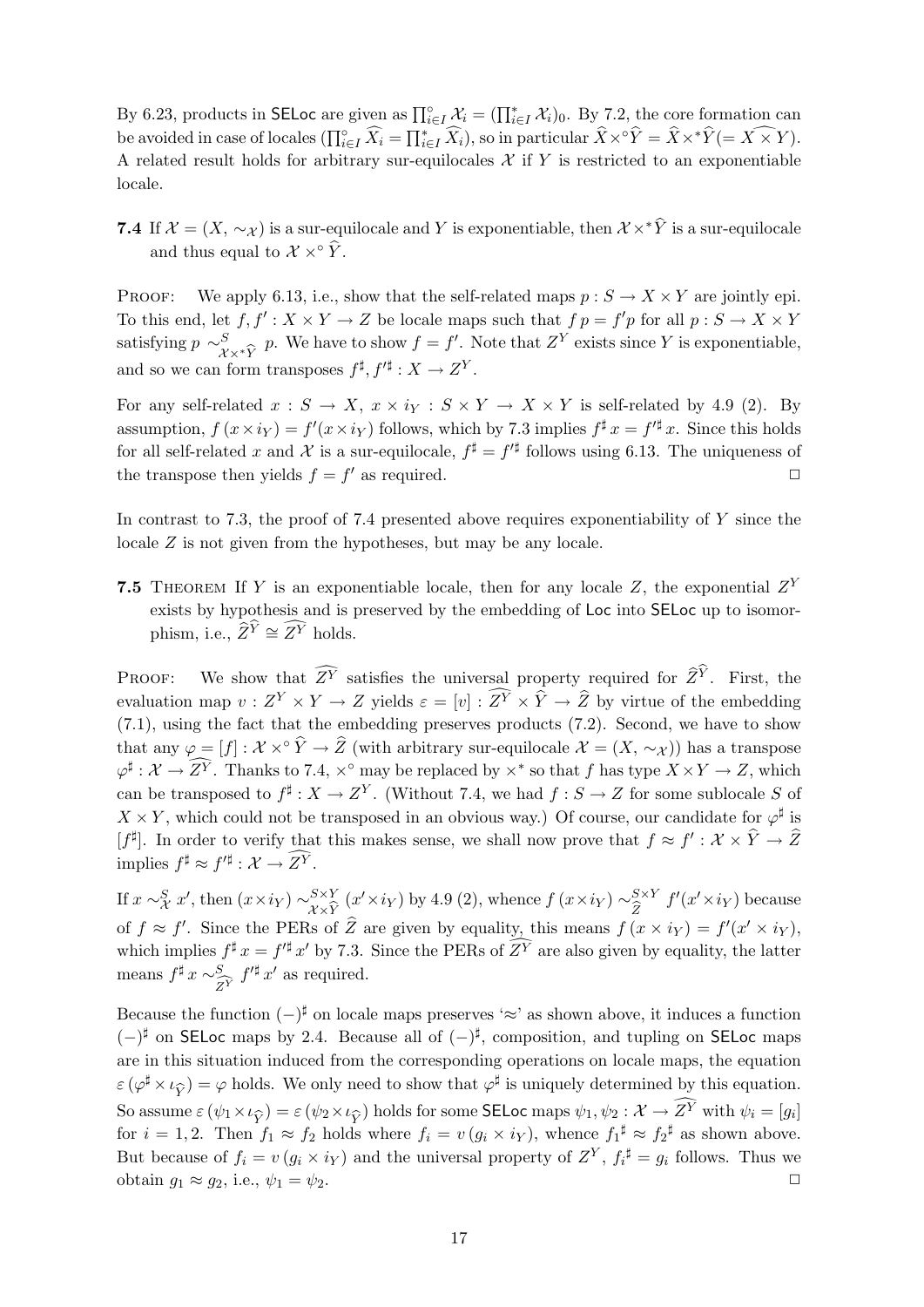# 8 Reflecting Equilocales into Locales

The basic idea for forming the localic reflection of an equilocale  $\mathcal{X} = (X, \sim_{\mathcal{X}})$  is to form the quotient of  $X$  under all partial equivalence relations at once. More formally, this is the joint coequalizer of all pairs  $(x, x')$  such that  $x \sim_X^S x'$ . We first derive the existence of such joint coequalizers from the required properties of Loc, and then define the reflection and study its properties.

#### 8.1 Joint Coequalizers

The joint coequalizer of a class of pairs  $(y_i^1, y_i^2)$  of locale maps  $y_i^1, y_i^2 : S_i \to Y$  with fixed target Y is constructed using joint image (Section 6.2) and ordinary coequalizer (Requirement 5). First, a class of maps  $y_i = \langle y_i^1, y_i^2 \rangle : S_i \to Y \times Y$  is constructed from the class of pairs. By 6.6, this class of maps has a joint image  $e : X \hookrightarrow Y \times Y$  with the property

**8.1** For all  $f^1, f^2: Y \times Y \to Z$ ,  $f^1 y_i = f^2 y_i$  for all i in I iff  $f^1 e = f^2 e$ .

The embedding e can be split into components  $e^1 = p_1 e : X \to Y$  and  $e^2 = p_2 e : X \to Y$ . Then for any  $f: Y \to Z$ , 8.1 applied to  $f^1 = f p_1$  and  $f^2 = f p_2$  gives the new equivalence

**8.2** For all  $f: Y \to Z$ ,  $f y_i^1 = f y_i^2$  for all i in I iff  $f e^1 = f e^2$ .

Now let  $q: Y \to Q$  be the coequalizer of  $e^1$  and  $e^2$ . This means that for  $f: Y \to Z$ ,  $f e^1 = f e^2$ iff  $f = f' q$  for some  $f' : Q \to Z$ . Combining this with 8.2 yields the final result:

**8.3** For any class of pairs  $(y_i^1, y_i^2)$  of locale maps  $y_i^1, y_i^2 : S_i \to Y$ , there is a quotient  $q : Y \to Q$ such that for any  $f: Y \to Z$ ,  $f y_i^1 = f y_i^2$  for all i in I iff  $f = f' q$  for some  $f' : Q \to Z$ .

#### 8.2 The Reflection

We now define a functor  $\mathcal R$ : SELoc  $\rightarrow$  Loc and show that it is a reflection, i.e., left-adjoint to the embedding of Loc into SELoc. The following defines at once the reflection  $\mathcal{RK}$  and a locale map  $r_{\mathcal{X}}$  related to it.

8.4 DEFINITION For any  $\mathcal{X} = (X, \sim_{\mathcal{X}}),$  let  $r_{\mathcal{X}} : X \to \mathcal{R} \mathcal{X}$  be the canonical form of the joint coequalizer (8.3) of the class of pairs  $(x, x')$  such that  $x \sim_X^S x'$ . This means  $r_X$  is epi,  $r_X x = r_X x'$  holds whenever  $x \sim_X^S x'$ , and for any  $f : X \to Y$  such that  $fx = fx'$ whenever  $x \sim_{\mathcal{X}}^S x'$ ,  $f = f' r_{\mathcal{X}}$  holds for some  $f' : \mathcal{R} \mathcal{X} \to Y$ .

The next property is the first step in extending  $R$  to a functor.

**8.5** For any  $f \approx f : \mathcal{X} \to \mathcal{Y}$ , there is a unique locale map  $Rf : \mathcal{RX} \to \mathcal{RY}$  satisfying  $r_{\mathcal{V}} f = R f r_{\mathcal{X}}.$ 

PROOF: If  $x \sim_X^S x'$ , then  $f x \sim_Y^S f x'$ , whence  $r_Y f x = r_Y f x'$ . Thus,  $r_Y f$  coequalizes all  $x \sim_{\mathcal{X}}^S x'$ , whence there is some Rf such that  $r_{\mathcal{Y}} f = R f r_{\mathcal{X}}$ . It is unique since  $r_{\mathcal{X}}$  is epi by  $\Box$   $\Box$ 

**8.6** If  $f \approx f' : \mathcal{X} \to \mathcal{Y}$ , then  $Rf = Rf'$ .

PROOF: Here we use that X is a sur-equilocale, i.e., the self-related  $x : S \to X$  are jointly epi (6.13). If  $x \sim_X^S x$ , then  $f x \sim_Y^S f' x$ , whence  $r_Y f x = r_Y f' x$ . Since these x are jointly epi,  $r_y f = r_y f'$  follows. The equation in 8.5 then yields  $Rf r_x = Rf' r_x$ , whence  $Rf = Rf'$ since  $r_{\mathcal{X}}$  is epi.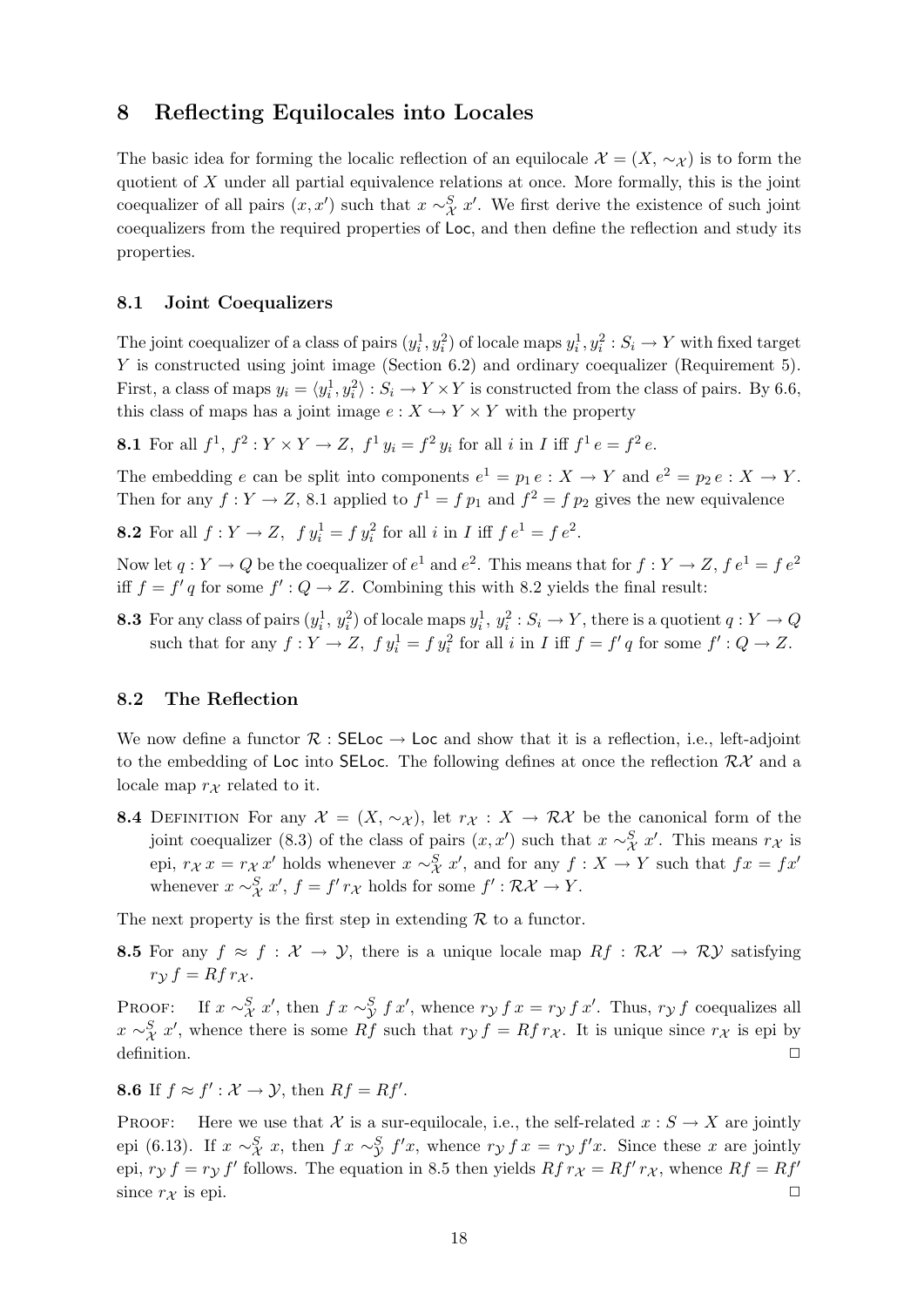8.7 The object map R of 8.4 becomes a functor R : SELoc  $\rightarrow$  Loc by defining  $\mathcal{R}[f] = Rf$ , where  $Rf$  is constructed as in 8.5.

PROOF:  $\mathcal{R}[f]$  is well-defined because of 8.6. The functoriality follows from the equation  $r_{\mathcal{V}} f = R f r_{\mathcal{X}}$  characterizing  $Rf$  uniquely.

We now consider the compositions of R with the embedding  $X \mapsto \hat{X}$ .

8.8  $r_{\widehat{Y}} = i_X$ ,  $\mathcal{R}\widehat{X} = X$ , and  $\mathcal{R}\widehat{f} = f$  for all locale maps  $f : X \to Y$ .

PROOF:  $r_{\hat{X}} : \hat{X} \to \mathcal{R}\hat{X}$  is defined as the joint coequalizer of the pairs  $(x, x')$  with  $x \sim_{\hat{X}}^S x'$ ,<br>i.e.  $x = x'$ . Clearly, the identity of X satisfies  $ix x = i_X x'$  whenever  $x = x'$  and whenever i.e.,  $x = x'$ . Clearly, the identity of X satisfies  $i_X x = i_X x'$  whenever  $x = x'$ , and whenever  $fx = fx'$  for all  $x = x'$ , then  $f = f i_X$ . Therefore  $r_{\hat{X}} = i_X$  and thus  $\mathcal{R}\hat{X} = X$ . The characteristic equation  $r_{\hat{Y}} f = R f r_{\hat{X}}$  then yields  $R f = f$ , whence  $\mathcal{R} f = \mathcal{R} \{f\} = f$ .  $\Box$ 

**8.9** The maps  $r_X$  induce a natural transformation  $\rho$  with  $\rho_X : \mathcal{X} \to \widehat{\mathcal{RX}}$ .

PROOF: Since  $r_{\mathcal{X}} x = r_{\mathcal{X}} x'$  whenever  $x \sim_{\mathcal{X}}^S x'$ ,  $r_{\mathcal{X}} \approx r_{\mathcal{X}} : \mathcal{X} \to \widehat{\mathcal{R}X}$  follows so that  $\rho_{\mathcal{X}} = [r_{\mathcal{X}}]: \mathcal{X} \to \widehat{\mathcal{RX}}$  is a well-defined SELoc map. Naturality of  $\rho$  follows from the equation  $r_{\mathcal{Y}} f = R f r_{\mathcal{X}}$  for  $f \approx f : \mathcal{X} \to \mathcal{Y}$ .

**8.10** For locales X,  $\rho_{\widehat{X}}$  is the identity, i.e.,  $\rho_{\widehat{X}} = \iota_{\widehat{X}} : X \to \mathcal{R}X = X$  holds. Likewise for equilogolog  $\mathcal{Y}, \mathcal{P}_{\widehat{X}} \circ \iota = \iota_{\widehat{X}} : \mathcal{P} \mathcal{P} \to \mathcal{P} \mathcal{P}$ equilocales  $\mathcal{X}, \ \mathcal{R} \rho_{\mathcal{X}} = i_{\mathcal{R}\mathcal{X}} : \mathcal{R}\mathcal{X} \rightarrow \mathcal{R}\widehat{\mathcal{R}\mathcal{X}} = \mathcal{R}\mathcal{X}.$ 

PROOF: The first claim is proved by  $\rho_{\widehat{X}} = [r_{\widehat{X}}] = [i_X] = \iota_{\widehat{X}}$  using 8.8. The characteristic<br>countion 8.5 of *Pf* applied to  $f = r_{\widehat{X}} \approx r_{\widehat{X}} + \widehat{X} \widehat{Y}$  rights  $r_{\widehat{X}} = R_{\widehat{X}} + R_{\widehat{X}}$  whence equation 8.5 of Rf applied to  $f = r_{\mathcal{X}} \approx r_{\mathcal{X}} : \mathcal{X} \to \widehat{\mathcal{RX}}$  yields  $r_{\widehat{\mathcal{RX}}} r_{\mathcal{X}} = R r_{\mathcal{X}} r_{\mathcal{X}}$ , whence  $r_{\widehat{R\mathcal{X}}} = Rr_{\mathcal{X}}$  since  $r_{\mathcal{X}}$  is epi. Now  $r_{\widehat{R\mathcal{X}}} = i_{\mathcal{R}\mathcal{X}}$  holds by 8.8, and so  $\mathcal{R} \rho_{\mathcal{X}} = Rr_{\mathcal{X}} = i_{\mathcal{R}\mathcal{X}}$  follows.  $\Box$  follows.  $\Box$ 

The proof that  $R$  is a reflection is complete once the following property is shown:

8.11 For each SELoc map  $\varphi : \mathcal{X} \to \hat{Y}$ , there is a unique locale map  $g : \mathcal{RX} \to Y$  such that  $\widehat{g} \rho_{\mathcal{X}} = \varphi : \mathcal{X} \to \widehat{\mathcal{R}\mathcal{X}} \to \widehat{Y}$ .

PROOF: The locale map  $g = \mathcal{R}\varphi : \mathcal{R}\mathcal{X} \to \mathcal{R}\hat{Y} = Y$  does the job since  $\widehat{\mathcal{R}\varphi} \rho_{\mathcal{X}} = \rho_{\widehat{Y}} \varphi = \varphi$ <br>by naturality of  $g$  and  $g_{\widehat{Y}} = f_{\widehat{Y}}(8, 10)$ . On the other hand, this is the only choice: if by naturality of  $\rho$  and  $\rho_{\widehat{Y}} = \iota_{\widehat{Y}}(8.10)$ . On the other hand, this is the only choice: if  $\widehat{g} \rho_{\mathcal{X}} = \varphi$ , then  $\mathcal{R} \rho_{\mathcal{X}} = \mathcal{R} \widehat{g} \mathcal{R} \rho_{\mathcal{X}} = g \rho_{\mathcal{X}}$  where the second equality is deri then  $\mathcal{R}\varphi = \mathcal{R}\hat{g} \mathcal{R}\rho_{\mathcal{X}} = g i_{\mathcal{R}\mathcal{X}} = g$ , where the second equality is derived from 8.8 and 8.10. A concrete description of the frame of opens of the locale  $\mathcal{R}\mathcal{X}$  can be obtained by noting that this frame is isomorphic to  $Loc(RX, \$)$  where  $\$$  is the Sierpinski locale, and this is isomorphic to  $\text{SELoc}(\mathcal{X}, \$)$  because of the reflection property 8.11.

# 9 Related Work and Open Problems

In Section 7.3, we have shown that the embedding of Loc into ELoc preserves exponentials  $Z<sup>Y</sup>$  of exponentiable locales Y. The preservation of other exponentials existing in Loc is an open problem.

Vickers and Townsend [5] considered the presheaf category [Loc<sup>op</sup>, Set]. This category contains Loc as a full subcategory, but is not Cartesian closed because of size problems. Nevertheless, the exponentials  $\mathcal{F}^X$  and  $\mathcal{F}^X$  exist for any locale X, where  $\mathcal{F}$  is the Sierpinski locale. Moreover,  $\mathbb{S}^{N}$  is a locale again (although  $\mathbb{S}^{X}$  may be non-localic), which can be obtained directly by applying the double power locale construction to  $X$ . An open problem in our context is whether the same result holds for  $\mathcal{S}^{X}$  formed in ELoc. More generally, the relationship between ELoc and [Loc<sup>op</sup>, Set] is not quite clear. A related question is whether the frame of the localic reflection  $\mathcal{R}(\mathcal{F}^X)$  is isomorphic to the Scott topology on the frame of X.